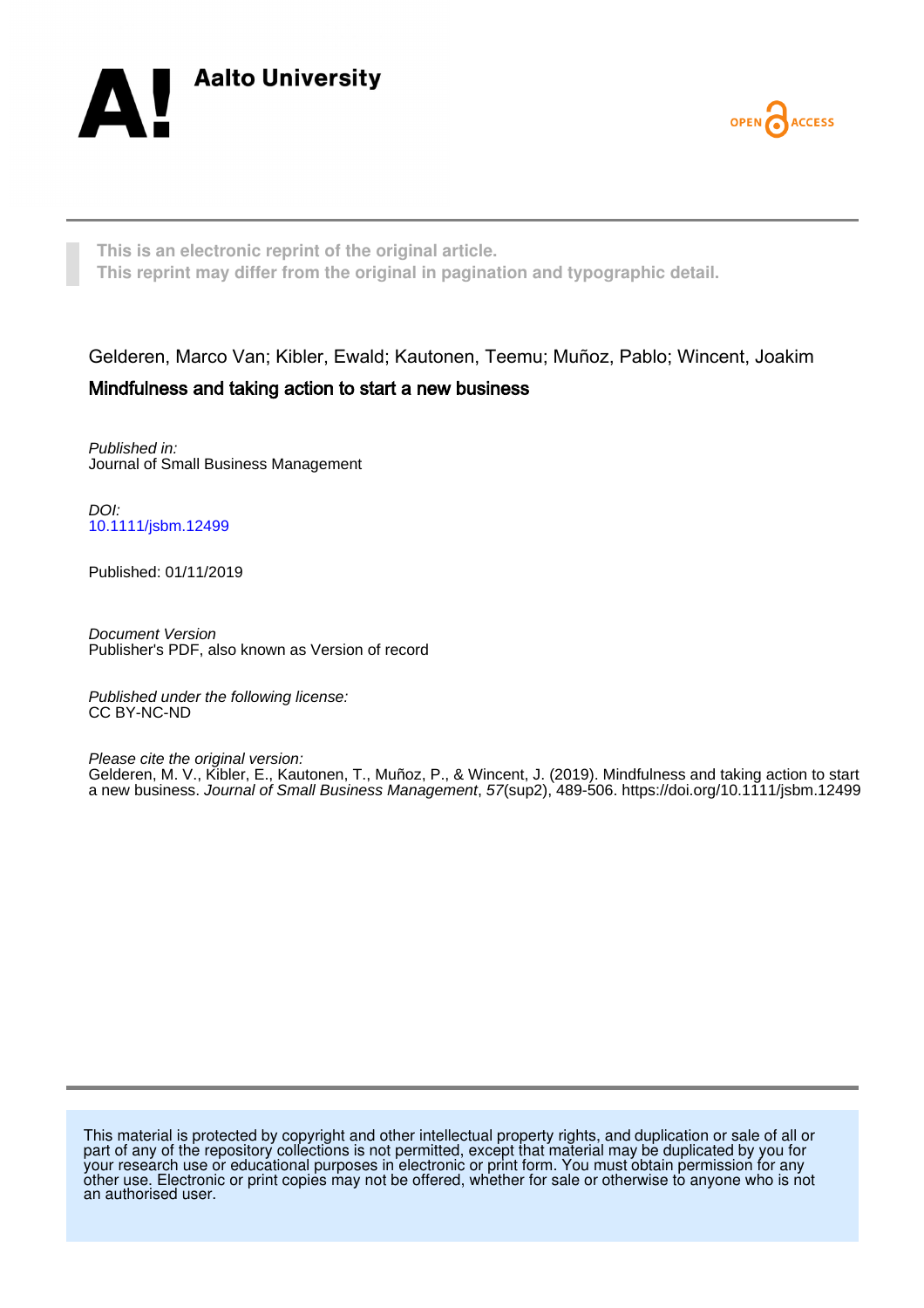*https://doi.org/10.1111/jsbm.12499*

# *Mindfulness and Taking Action to Start a New Business\**

*by Marco van Geldere[n](https://orcid.org/0000-0001-5804-3087) , Ewald Kibler, Teemu Kautonen, Pablo Munoz, and Joakim Wincent*

*Mindfulness, meaning a receptive attention to and awareness of present events and experience, is reported to have a wide range of benefits, but it has been suggested that it could prove costly in term s of task performance. This article analyzes how dispositional mindfulness relates to taking entrepreneurial action. Based on two waves of survey data, we find that mindful individuals are less likely to engage in entrepreneurial action than less mindful individuals, but when they do start to act, they take as many actions as individuals who score low on trait mindfulness, and even more if they have entrepreneurial experience.*

# *Introduction*

There has been a surge in research on mindfulness, defined as "a receptive attention to and awareness of present events and experience" (Brown, Ryan, and Creswell 2007, p. 212), across several scientific fields, including clinical and counseling psychology, social and personality psychology, neuroscience, medicine, and education (Brown et al*.* 2007; Dane and Brummel 2014; Good, Liddy et al*.* 2015; Ostafin, Robinson, and Meier 2015). These studies report that mindfulness promotes attentional stability, control, and efficiency, and is associated with a range of benefits, including improvements in physical and mental health, conscious self-monitoring, interpersonal

relationship quality, and behavioral regulation (Glomb et al*.* 2011; Goodman, Quaglia, and Brown 2015; Ostafin et al*.* 2015; Purser and Milillo 2015; Zeidan et al*.* 2010). Prior research also suggests that mindfulness benefits work performance. Empirical studies report positive effects on stress reduction, resilience, work engagement, reduced turnover intentions, workplace relationships and communication, and task performance (for overviews, see Good et al*.* 2015; Hyland, Lee, and Mills 2015; Sutcliffe, Vogus and Dane 2016).

The effects of mindfulness on performance in organizational settings have been studied with samples of employees and leaders, while the topic has been largely underexplored in

<sup>\*</sup>The authors would like to thank Yuval Engel and Dan Lerner for their valuable comments.

Marco van Gelderen is associate professor at VU University Amsterdam.

Ewald Kibler is assistant professor at School of Business, Department of Management Studies/Entrepreneurship, Aalto University.

Teemu Kautonen is professor at School of Business, Department of Management Studies/Entrepreneurship, Aalto University; and visiting professor at the Universidad del Desarrollo, Santiago, Chile.

Pablo Munoz is Senior Lecturer in Entrepreneurship, University of Liverpool Management School (UK) and Visiting Professor Universidad del Desarrollo (Chile).

Joakim Wincent is professor at Entrepreneurship and Innovation, Hanken School of Economics, Luleå University of Technology and University of St Gallen.

Address correspondence to: Marco van Gelderen, VU University Amsterdam, FEWEB, De Boelelaan 1105, 1081HV Amsterdam, the Netherlands. Tel.: +31205989908. E-mail: [m.w.van.gelderen@vu.nl.](mailto:m.w.van.gelderen@vu.nl)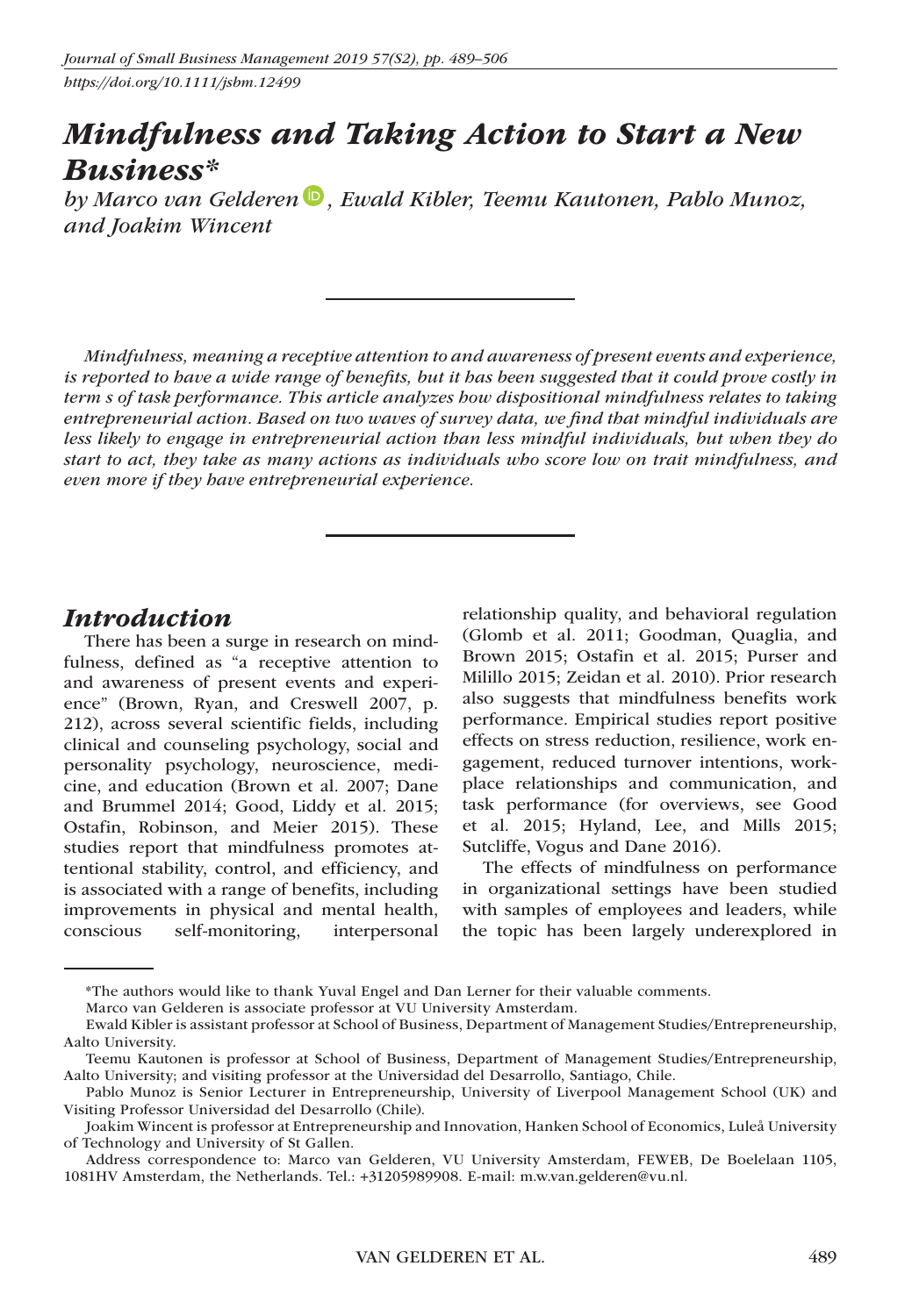entrepreneurship. However, mindfulness is a relevant concept in the context of entrepreneurship. Benefits of mindfulness have shown to be amplified within the settings of dynamic work environments or complex jobs (Dane and Brummel 2014; Sutcliffe et al. 2016). The process of starting a new venture is such a setting, as it involves a mid-term time span, contains risk and uncertainty, involves a variety of activities, and is influenced by a host of intrapersonal and contextual factors (Carter, Gartner, and Reynolds 1996; Frese 2009; Kibler, Kautonen, and Fink 2014; Lichtenstein et al*.* 2007). Moreover, attributes of the entrepreneur exert influence on whether and how the organization develops and unfolds (Frese and Gielnik 2014; Mathias, Williams, and Smith 2015). For example, entrepreneurial action may be furthered by the alertness and flexibility engendered by mindfulness. This study investigates the effects of mindfulness as a trait or disposition. Research suggests that some individuals tend to be consistently more mindful than others (e.g., Baer et al*.* 2006; Brown and Ryan 2003), thus scoring high on dispositional or trait mindfulness. Recent research (Caliendo Fossen, and Kritikos 2014; Frese and Gielnik 2014; Rauch and Frese 2007b) provides evidence that traits or dispositions specific to entrepreneurship explain variance in entrepreneurship-related outcomes such as business creation, survival, and success over and above the omnibus Big Five traits. This study investigates the effects of dispositional mindfulness as one such specific trait. A meta-analysis (Giluk 2009), a study employing a range of mindfulness measures (Siegling and Petrides 2014), and a study using canonical correlation analysis (Hanley 2016) have shown that mindfulness is associated with all Big Five traits (most strongly with the stability—neuroticism dimension). Having both theoretical and empirical relations with each of the Big Five traits, mindfulness cannot be considered a facet of just one of them.

Although being high in mindfulness may be conducive to entrepreneurship, the literature has also emphasized the importance of being future-focused and single-minded in pursuit of goals, which may come at the expense of mindfulness (Karelaia and Reb 2014; Reb et al*.* 2015). Also conceptual work on mindfulness in work and organizational settings suggests that mindfulness can prove costly from a task performance standpoint (Dane 2017; Karelaia and Reb 2014; Reb et al*.* 2015; Rerup 2005). In fact,

Good et al*.* (2015) questioned whether mindfulness, which implies a sense of non-striving and attention to present-moment events, detracts from or is conducive to goal pursuit as these properties may seem at odds with the future orientation of goal setting and its associated outcomes. As a consequence, authors posited that further work is needed to better understand the forms of performance to which mindfulness is conducive (Good et al*.* 2015; Reb et al*.* 2015; Sutcliffe et al. 2016). The objective of the present study is to help close this knowledge gap by presenting an analysis of the role of mindfulness in facilitating entrepreneurial action: engaging in activities aimed at starting a business. We develop our arguments based upon the theorization of mindfulness in the performance context (Dane 2011; Good et al*.* 2015) and extend Rerup's (2005) conceptual work in the entrepreneurship context, arriving at hypotheses on how mindfulness relates to entrepreneurial action, defined as actions taken with the aim of starting one's own independent business following an interest or intention to do so. We test our hypotheses with two waves of original survey data from the Swedish adult population.

Our study has three contributions. First, our study makes a contribution by bringing mindfulness into the entrepreneurship domain and by providing empirical evidence showing that dispositional mindfulness matters in terms of engaging in entrepreneurial behavior. We add to the limited knowledge outlining costs and benefits of mindfulness in the entrepreneurship context (Rerup 2005) by demonstrating how both high and low levels of mindfulness can facilitate taking entrepreneurial action. We also involve the role of prior start-up experience in our analysis. In doing so, we contribute to current theorizing of mindfulness in the performance context, particularly the work by Good et al*.* (2015) and Dane (2011, 2017) on the multifaceted effects of mindfulness on task performance in work environments characterized by uncertainty. The extent mindfulness literature has either overlooked the benefits of low mindfulness, or has outlined these merely conceptually, without providing empirical evidence.

Second, we focus on dispositional mindfulness, and by doing so we add to the knowledge of personality and entrepreneurship (Frese and Gielnik 2014; Rauch and Frese 2007a). Personality theory is dominated by the study of the prominent and universal Big Five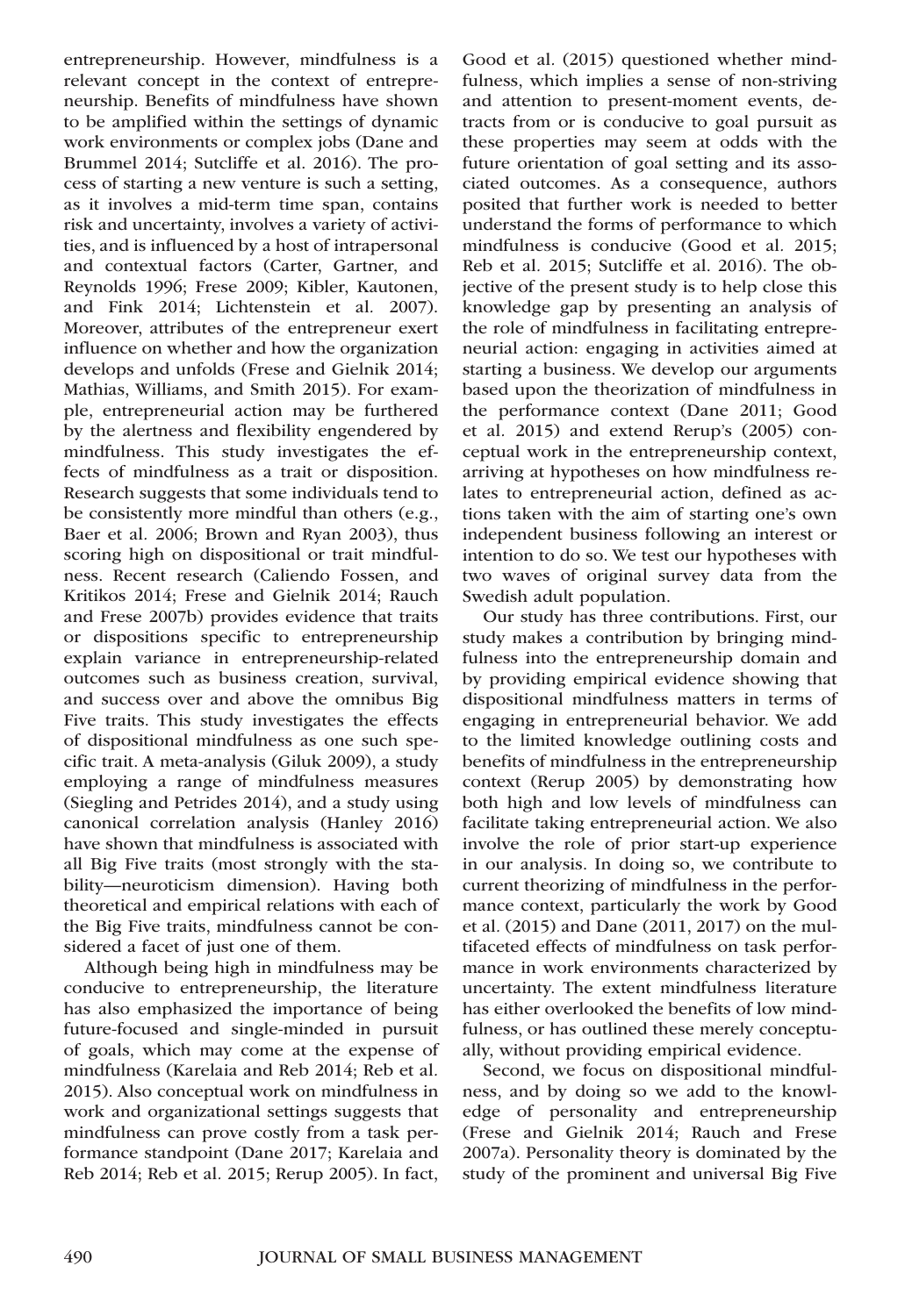personality traits (Costa and McCrae 1992), which have also been linked to entrepreneurial emergence and success (Caliendo et al*.* 2014; Frese and Gielnik 2014; Zhao and Seibert 2006). In this study, we go beyond the Big Five personality traits. First, it has been shown that predictive power can be increased by employing traits specific to entrepreneurial actions and decisions (Caliendo et al*.* 2014; Rauch and Frese 2007a, 2007b). In contrast, Big Five traits consist of facets which may or may not be relevant to the topic of interest. For example, with regard to conscientiousness, Zhao and Seibert (2006) show that entrepreneurs, compared to managers, score higher on the facet of need for achievement, while there is no difference in terms of the facet of dependability. Broad traits, such as the Big Five, are distal and aggregated constructs, which may predict aggregated classes of behavior but not specific behaviors (Epstein and O'Brien 1985). By studying mindfulness as a trait separate to the Big Five personality, we develop an alternative and promising stream of research on entrepreneurship and personality.

Third, we add to the body of research aiming to explain when and why some individuals take action upon their entrepreneurial intentions whereas others do not. Studies in this area consistently find that a sizable proportion of people who express an intention to engage in start-up activity do not follow up on that intention with concrete actions, and that those with superior abilities pertaining to selfregulation are better at taking action (Gielnik, Barabas et al*.* 2014; Gielnik, Frese et al*.* 2015; Van Gelderen, Kautonen and Fink 2015; Van Gelderen et al*.* 2018). Our study adds to this line of research, and we interpret our findings as providing further evidence for the role of self-control (Van Gelderen et al*.* 2015) in closing the intention-action gap.

## *Theory and Hypotheses* High Levels of Mindfulness and Entrepreneurial Action

Entrepreneurial actions are actions taken with the aim of starting one's own independent business. Both practitioners and scholars of entrepreneurship emphasize the importance of taking action. For example, the widely used lean startup methodology (Blank 2005; Ries 2011) has the slogan "Get out of the building" and is based on the

premise that entrepreneurial ventures are not started in isolation, but are rather the product of interactions with future stakeholders such as customers and clients, suppliers, financers, and employees. Activities to start a new venture can be seen as experimenting, information finding, opportunity shaping, and opportunity enactment, all of which require action. We note that entrepreneurial action does not necessarily lead to a successful start-up: aforementioned actions may also lead to the conclusion that starting the business is not viable.

High levels of mindfulness can contribute to taking entrepreneurial action, for a number of reasons. First, mindfulness has been shown to improve cognitive flexibility and alertness (Dane and Brummel 2014; Good et al*.* 2015). Theorizing of mindfulness in the performance context (Dane 2011, 2017) suggests that being able to attend to a wide range of stimuli is beneficial in business environments characterized by uncertainty and change, helping the aspiring entrepreneur to capture the information that is critical for their decision-making. Furthermore, acting under conditions of uncertainty and change requires individuals to think on their feet and be adaptable and able to improvise, and success in these activities depends on being "attentive and alert to what is happening in the now" (Vera and Crossan 2005, p. 208). Maintaining a wide span of external attention might also decrease the rate of errors that are often a consequence of individuals missing critical environmental cues (Dane and Brummel 2014; Rerup 2005).

Attention scientists distinguish between selective and executive attention (Ocasio 2011). Selective attention describes the process by which individuals focus information processing on a specific set of sensory stimuli at a moment in time, and by which mindful individuals are able to attend to a broad set of such stimuli (Ostafin et al*.* 2015). At the same time, mindful individuals have the ability to remain focused on the present. This is helpful from the viewpoint of executive attention, which involves allocating controlled (non-automatic) cognitive resources in working memory to goal execution and dealing with interruptions (Ocasio 2011; Ostafin et al*.* 2015). Executive attention guides cognition and relates to memory and planning, but applies them in the present, which can support individuals in taking entrepreneurial action. Mindfulness training has been shown to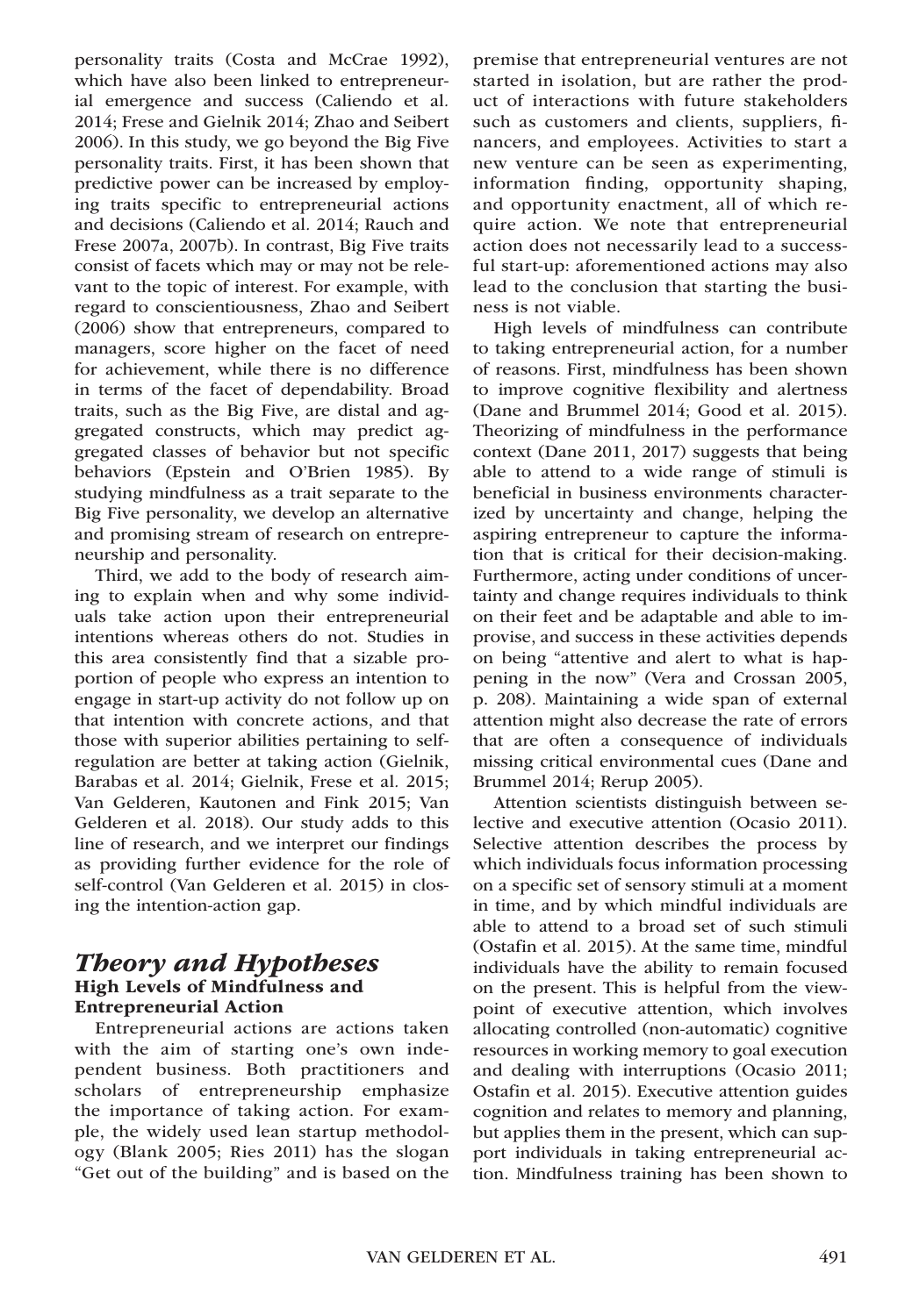improve sustained executive attention (Mrazek, Smallwood, and Schooler 2012; Zeidan et al*.* 2010). Conversely, Dane (2011) and Good et al*.*  (2015) have suggested that being low in mindfulness can result in an individual being easily distracted from goal pursuit, meaning that he or she devotes little time and cognitive resources to the task at hand. Further, prior empirical research shows that, during such mind wandering, "attention drifts from its current train of thought (often an external task) to mental content generated by the individual rather than cued by the environment" (Smallwood and Schooler 2015, p. 486). Following this, mind wandering is associated with superficial representations of the external environment and can thus interrupt primary task focus because attention is diverted to secondary concurrent goals (Dane 2011; Smallwood and Schooler 2006). Behavioral markers of mind wandering are rapid and automatic responses during continuous performance tasks, and absentmindedness (Good et al*.* 2015; Mrazek et al*.* 2012). These arguments imply that people who are high in mindfulness take more entrepreneurial action. Therefore, we propose the following hypothesis:

### *H1: High levels of mindfulness have a positive effect on taking entrepreneurial action.*

We further expand these arguments by suggesting that entrepreneurial experience is an important moderator enhancing the effect of high mindfulness on taking action. First, those high in mindfulness may be better able to learn from and reflect on experience. Mindfulness has been shown to benefit fluid intelligence, the ability to process and respond to novel information by assessing patterns and relationships (Good et al*.* 2015). Mindfulness has also been associated with flexible cognition, which supports adaptation via the generation of novel perspectives and responses (Good et al*.* 2015). These qualities help to learn from experience. Second, and relatedly, being high in mindfulness helps prevent those with experience from becoming cognitively entrenched. Cognitive entrenchment refers to a high level of stability (or rigidity) in one's mental schemas (Dane 2010). Although cognitive entrenchment may not arise solely among those with experience, the acquisition of experience can lead to such entrenchment (Dane 2010). Being high in mindfulness prevents experienced entrepreneurs from

becoming rigid in their mental schemas. Those low in mindfulness may also be able to learn from experience and develop valid intuitions if it falls within their focus. But given that they are less open to experience and pay less attention to the wider range of internal and external stimuli, they learn less from aspects outside of their limited awareness, their intuitions may not apply in different or changed conditions, and they may be more at risk to become cognitively entrenched.

Third, as mindfulness expands one's internal attentional breadth and thus attunes individuals to their intuitions, the usefulness of capturing intuitions through this wide internal attentional breadth is contingent on the degree of expertise individuals have attained (Dane 2011). Those with experience are more likely to have more accurate intuitions that enhance their task performance, which suggests that taking note of one's intuitions is increasingly useful with experience (Dane 2011).

Finally, experience is particularly conducive for those high in mindfulness when the task and the environment are dynamic, as is typically the case when starting a new venture. As Rerup (2005) argues, when the venture, industry, and/or technology are complex, dynamic, ill-structured, ambiguous, and unpredictable, the costs of mindfulness outweigh the benefits of mindlessness, and prior experience can be mindfully used. We agree with Dane (2010) that the relationship between mindfulness and task performance is positive when one operates in a dynamic task environment and has a high level of task experience. Therefore:

*H2: Having prior start-up experience strengthens the positive effect of high levels of mindfulness on taking entrepreneurial action.*

#### Low Levels of Mindfulness and Entrepreneurial Action

Not all actions require conscious present-centered awareness and attention in order to operate smoothly. A substantial portion of day-to-day behavior occurs automatically, without the need for conscious attention (Bargh and Chartrand 1999). Automaticity saves time and frees the mind for more important tasks. Prior research on work engagement and performance (Kahn 1992; Rich, LePine, and Crawford 2010) has emphasized the positive impact of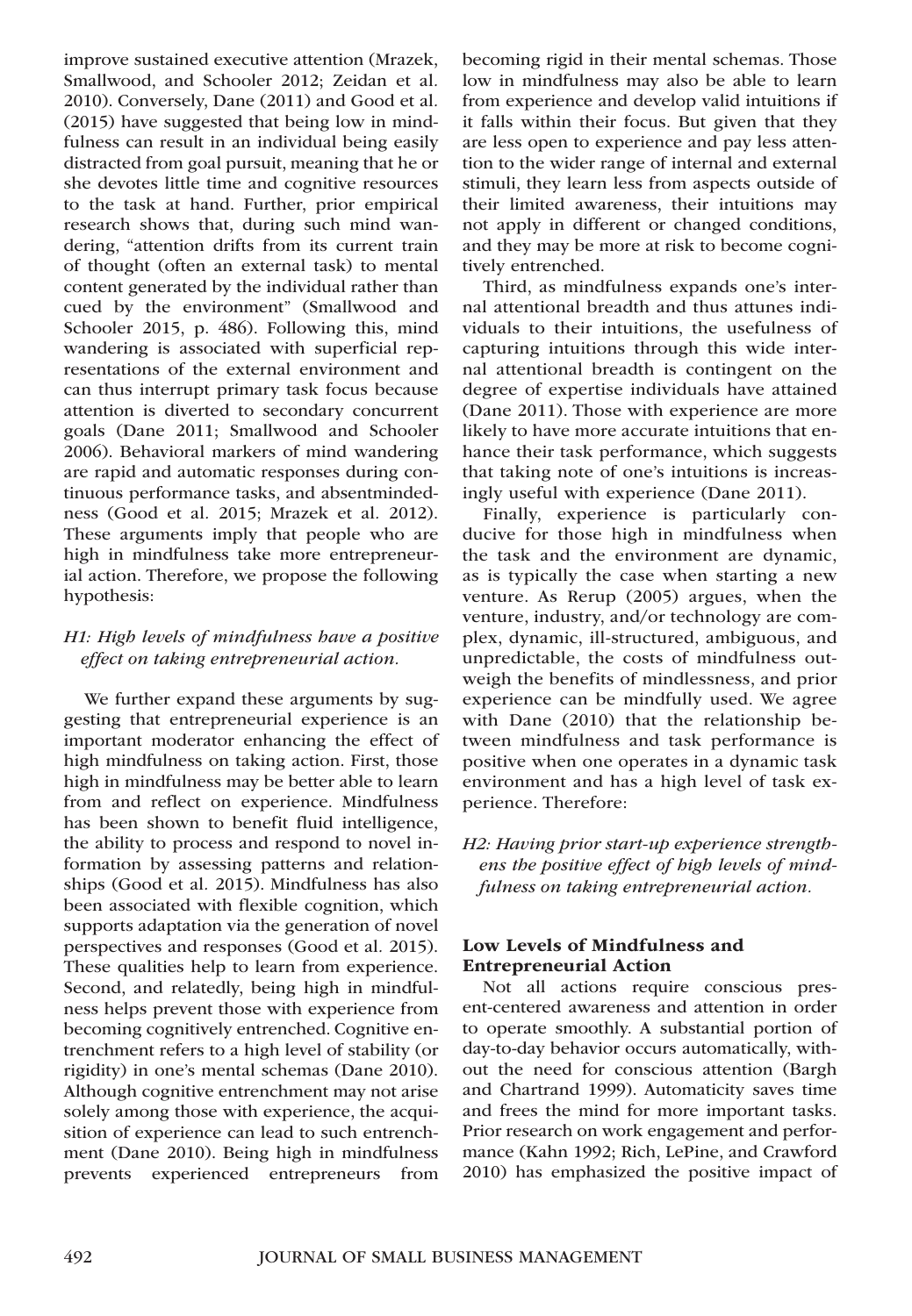being deeply attentive to and engaged with a particular role, task, or challenging activity. By attending to a wide range of stimuli, individuals may consequently fail to devote sufficient attention to those stimuli that are most essential for performing the focal task (Karelaia and Reb 2014; Vogus and Sutcliffe 2012; Zeidan et al*.* 2010). Moreover, multiple areas of research have highlighted how focusing on the future is pivotal for performing effectively. For example, research on such concepts as goal setting (Locke and Latham 2002), implementation intentions (Gollwitzer 1999), implemental mindset (Gollwitzer 2012), and change-oriented behavior (Grant and Ashford 2008) has pointed to the benefits associated with directing one's attention to desired future states and the costs of focusing just on the present. Thus, paying attention to a wide range of external (environmental) and internal (intrapsychic) stimuli that constitute mindfulness is not costless, especially if focusing on a future goal and the current tasks required to achieve it enables an individual to work toward the goal without being distracted.

Moreover, part of mindfulness is an open, accepting attitude toward whatever is experienced in the present. Mindful individuals may be inclined to respond to demands made on them in the present rather than to prioritize a future goal (Ostafin et al*.* 2015; Reb et al*.* 2015). In addition, mindful individuals are more likely to perceive potentially harmful effects of their actions (Ruedy and Schweitzer 2010). Given that new venture creation involves both value creation and value appropriation, ethical aspects with regard to either could cause mindful individuals to be more cautious compared to less mindful individuals (Rerup 2005). Finally, mindful individuals show less reactivity because they are less likely to operate in automatic patterns. This makes mindful individuals more conscious and aware, which can cause them to refrain from taking entrepreneurial action (or at least be more cautious when doing so).

Thus, the literature offers theoretical arguments advocating a positive relationship between low levels of mindfulness—a lack of receptive awareness of currently experienced intrapersonal and external stimuli—and entrepreneurial behavior (Dane 2017). These arguments suggest that people who are low in mindfulness take more entrepreneurial action.

#### *H3: Low levels of mindfulness have a positive effect on taking entrepreneurial action.*

To round off our theory section, we note that H1 and H3 may both be accurate. A lack of attention to and awareness of present events and experiences can be helpful in goal pursuit. By means of a narrow focus on the task at hand, and avoiding distractions of any kind, entrepreneurial goals can be pursued. On the other hand, mindful people have been shown to have better attentional stability, control, and efficiency, and decreased reactivity to negative events. All of these can be also be seen as providing an increased focus, and thus be helpful in taking action. Thus, the possibility for a curvilinear effect occurs, where at intermediate levels of mindfulness, the beneficial effects associated with being at the extremes do not occur.

## *Method* Data Collection

We collected two waves of survey data using an online questionnaire such that all independent and control variables were measured in wave 1, whereas the dependent variable was measured six months later in wave 2. The first wave was conducted in May 2015 and targeted a sample of 3500 individuals aged between 18 and 70 randomly chosen from the approximately 90,000 registered members of the M3Panel for Sweden. The panel is maintained by the market research agency Bilendi for the purpose of conducting survey studies that are representative of the Swedish adult population. The survey was clearly positioned as being part of an academic research project. Sixty percent of the target group  $(n = 2092)$  participated in the survey. This is high by international standards but common in Scandinavian countries. Archival analysis involving a comparison of the basic demographic characteristics of the sample with those of the Swedish population (Rogelberg and Stanton 2007) does not suggest nonresponse bias is an issue with this sample.

From the initial pool of 2092 individuals who participated in wave 1, we selected for the follow-up study those who (a) were neither self-employed nor already engaged in business gestation activity and (b) reported some level of intention to engage in start-up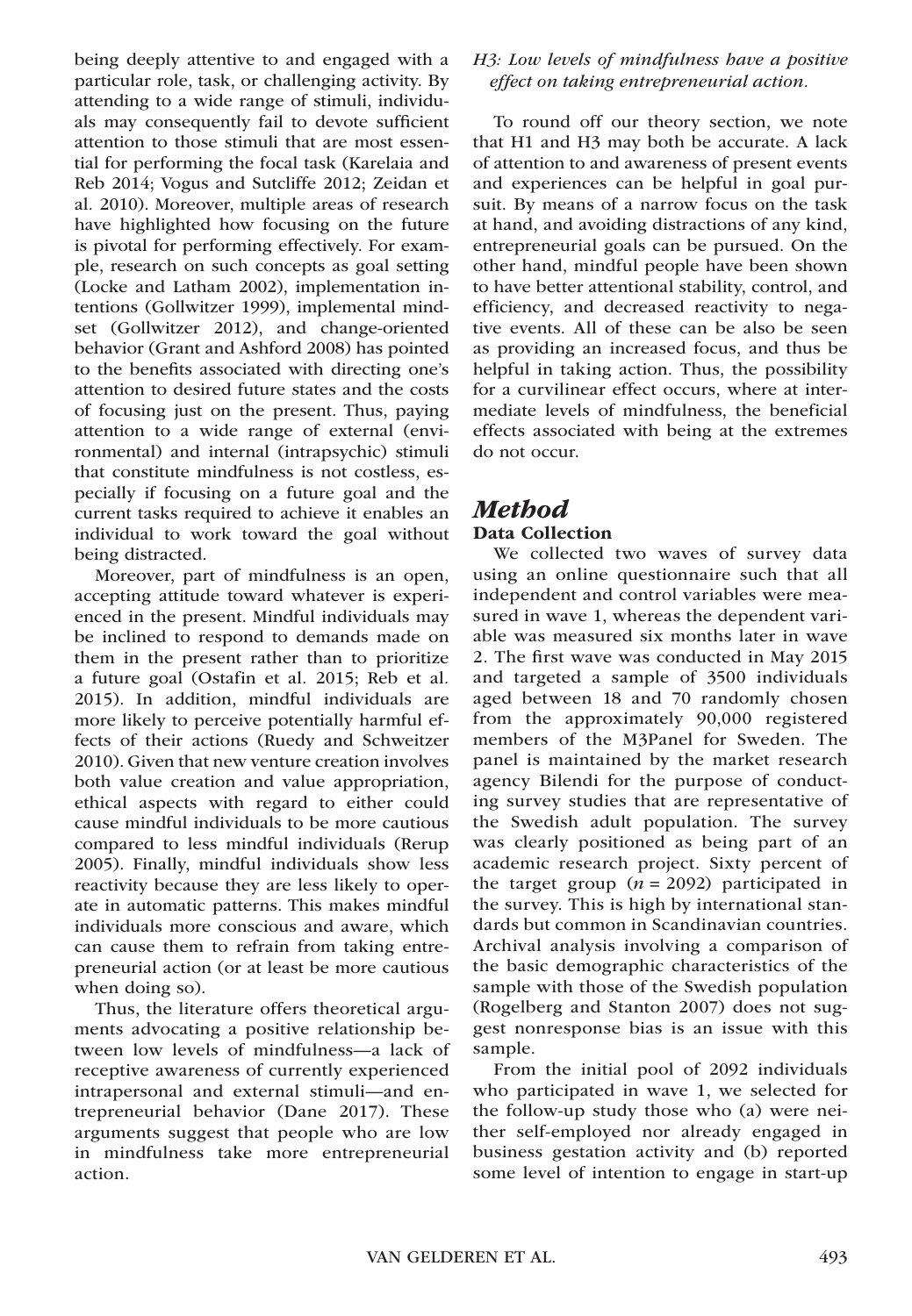activities in the next six months. We focused on those with at least some level intentions, as intention-action gaps are caused by intenders not taking action, not by non-intenders taking action (Sheeran 2002). Inclusion of those without intentions would increase the intention-action correlation in a trivial manner, as nearly all without intentions to start a business will also not have taken steps to start a business. We invited those 903 individuals who met the criteria to participate in wave 2 in November 2015. We received 450 responses, representing a response rate of 50 percent. There are no statistically significant differences in the level of interest in start-up activity or mindfulness between the final sample of 450 respondents and the group of 453 individuals who were eligible for but did not participate in wave 2. We minimized the risk of common method bias by counterbalancing the order of the questions at the survey design stage, assuring the respondents of their anonymity, and including a time lag of six months between the measurement of the independent and dependent variables (Podsakoff et al*.* 2003).

#### **Measures**

*Dependent Variable: Business Gestation Activity*. Entrepreneurial action is operationalized as the self-reported number of business gestation activities that the respondents undertook between waves 1 and 2 (Kautonen, Van Gelderen, and Fink 2015; Stuetzer, Goethner, and Cantner 2012). Our survey instrument contained 12 different gestation activities and the respondents were asked to choose all activities they had engaged in within the last six months. These activities included writing a business plan, generating financial projections, developing a product or service, conducting market research, discussing a product or service with potential customers, renting or buying facilities for the business, creating a homepage, making a cooperation agreement with another business, hiring an employee or intern, applying for external funding, acquiring resources (such as tools, equipment, copyrights), and applying for a business identity code for a formal registration of the firm. Because these activities are discrete, the variable we created is a count of the number of gestation activities

that the respondent reported having undertaken (range: 0 to 7 activities; no respondent had undertaken more than seven activities).

*Independent Variable: Mindfulness*. We measured trait mindfulness with the 15 item Mindful Attention Awareness Scale (MAAS; Brown and Ryan 2003). The MAAS is the most widely used and cited mindfulness measure and can be applied to a wide range of clinical and non-clinical populations (MacKillop and Anderson 2007; Medvedev, Siegert et al*.* 2016; Osman, Lamis et al*.* 2016; Park, Reilly-Spong, and Gross 2013). Although the merits of the MAAS are debated (Brown et al*.* 2011; Choi and Leroy 2015; Grossman 2011; Van Dam, Earleywine, and Borders 2010), validation studies show good internal reliability, external reliability, and convergent validity, and its psychometric properties are supported by a larger number of studies than for any other instrument (MacKillop and Anderson 2007; Medvedev et al*.* 2016; Osman et al*.* 2016; Park et al*.* 2013). Sample items from the scale include "I could be experiencing some emotion and not be conscious of it until sometime later" and "I tend not to notice feelings of physical tension or discomfort until they really grab my attention." All items were rated on six-point scales ranging from "almost always" to "almost never." All items measure mindfulness indirectly, as Brown and Ryan (2003) considered that statements reflecting low levels of mindfulness are probably more accessible to most individuals. Moreover, positively phrased items may induce more socially desirable responses. Nevertheless, Brown and Ryan (2003) present evidence that a positively worded scale has similar psychometric properties and relations to other constructs as the MAAS. In our data, the MAAS scale is unidimensional, with all 15 items loading on a single factor in an exploratory factor analysis. The Cronbach's alpha coefficient for the scale is .95. For the subsequent analysis, we created an index of mindfulness by averaging the item scores.

*Moderator: Entrepreneurial Experience*. We operationalized entrepreneurial experience as a dummy variable where 1 denotes that the individual has started one or more businesses prior to the currently intended one, and 0 denotes that they have not started a business previously.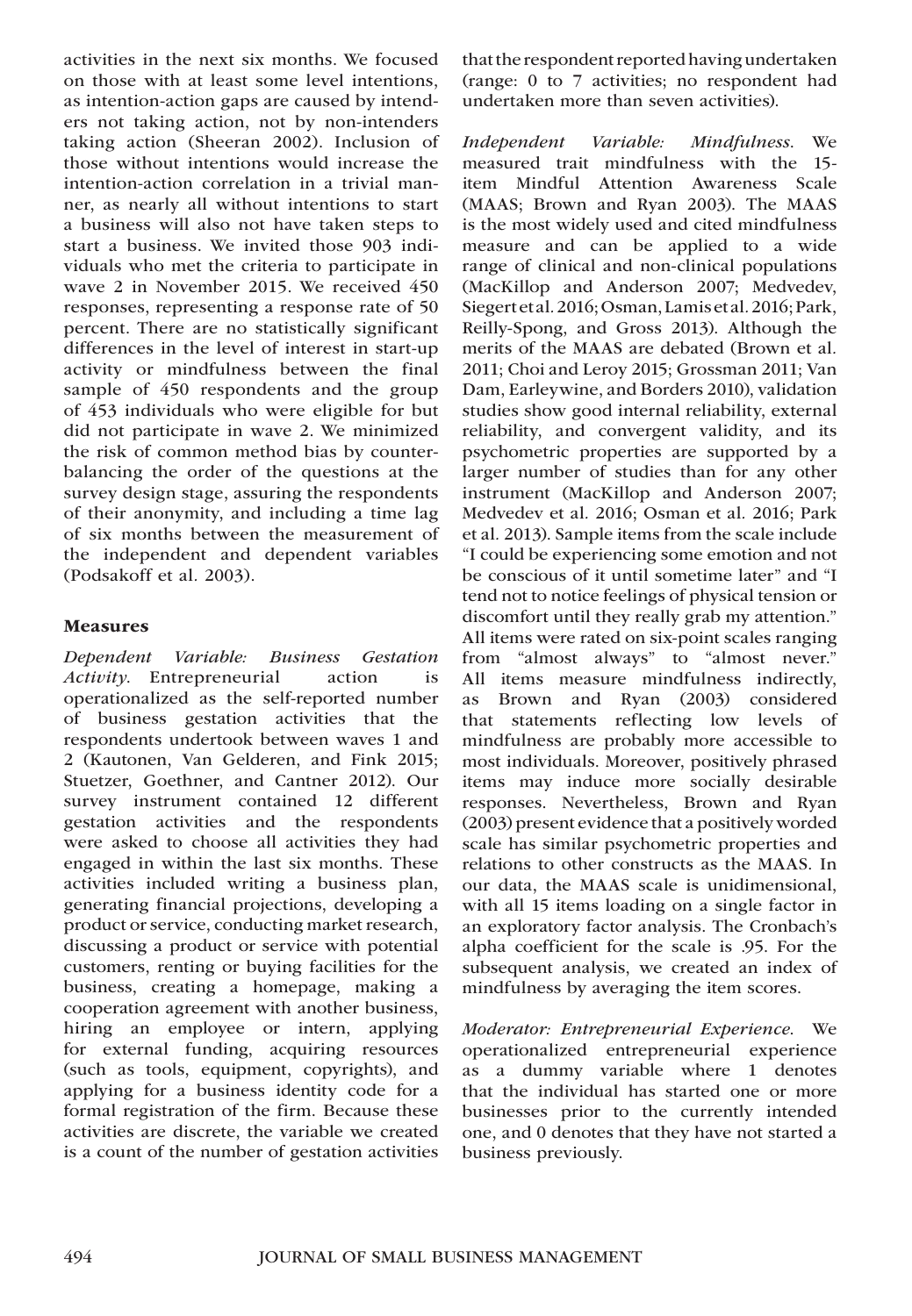*Control Variables*. The regression model includes several control variables that, ex ante and based on prior research, influence either the dependent variable or the dependent and the independent variables. The first control variable is a dummy indicating whether the respondent had a *low or high level of intention* to engage in start-up activity in wave 1. Prior studies have shown a positive relationship between entrepreneurial intention and action (Kautonen et al*.* 2015). This variable was measured with a question about whether the respondent intended to engage in start-up activities in the coming six months. The response option "perhaps I will, but I am not yet sure" was coded as a low level of intention, whereas the response options "I am pretty sure I will" and "I definitely will" were coded as representing a high level of intention. The second control variable captures *intention duration*; that is, how many months the individual had held the intention to commence business startup activities. Because the initial sample was collected at a single point in time, participants varied in terms of how long they had held their intention, which may affect the likelihood of taking action. We further followed prior studies on start-up behavior and entrepreneurial intentions by controlling for the *type of business activity* to which the start-up intention pertains (Kautonen et al*.* 2015) (see Table 1); *gender* and, *age* (also in a quadratic specification to allow for curvilinear effects) (Parker 2009). The inclusion of a dummy variable to indicate whether the individual has a higher *education* degree or not controls for the possibility that the level of trait mindfulness is driven by education level. Finally, we examined the regression model for omitted variable bias to ensure that our results are not biased by the absence of further potentially relevant control variables. Ramsey's (1969) RESET test did not reject the null hypothesis of the model not having omitted variables (*F* test with 3 and 883 degrees of freedom,  $p = .53$ ). Thus, we gained confidence that the absence of further control variables does not bias the results of our regression analysis.

#### Sample Characteristics

Table 1 displays the means, standard deviations, range, and correlations for all variables. Because some of the control variables are ordinal rather than continuous (type of intended business and intention duration), the correlation coefficients reported are Spearman's *rhos*. Although the correlations between the variables are moderate, we examined potential multicollinearity by computing the variance inflation factor (VIF) scores. These ranged from 1.03 to 1.38, suggesting that multicollinearity is not a serious concern in our analysis. It is interesting to note that there is a negative and significant correlation between mindfulness and the count of gestation activities (dependent variable).

#### Analysis Strategy

Our analysis strategy is based on the properties of the dependent variable. It is a count of discrete business gestation activities with a range from 0 to 7 and an excessive proportion of zeros (46 percent). Because these properties counter the normality assumption in linear regression, we used count regression models for a more appropriate estimation technique. The large number of zeros in the dependent variable suggests a violation of the equidispersion assumption for conventional Poisson count regression models. We compared several model specifications including Poisson, negative binomial (which accounts for overdispersion in general), and zero-inflated Poisson and negative binomial models (which account for overdispersion due to excess zeros). The comparisons suggest that overdispersion caused by the excessive number of zeros in the dependent variable is a concern and hence, a zero-inflated model specification would be appropriate. Because the test comparing zero-inflated Poisson and negative binomial specifications did not suggest that the latter would be more appropriate, we opted for a zero-inflated Poisson (ZIP) model. The advantage of ZIP over a normal Poisson count model is that it places additional weight on the probability of observing a zero. ZIP is a two-part model consisting of a binary logistic regression to model the probability of zeros and a Poisson regression to model the count response (Greene 2012). Therefore, for each predictor in our model, we can observe its effect on the likelihood of observing a zero, or not engaging in business gestation activity at all, and the extent of gestation activity as the number of gestation activities undertaken.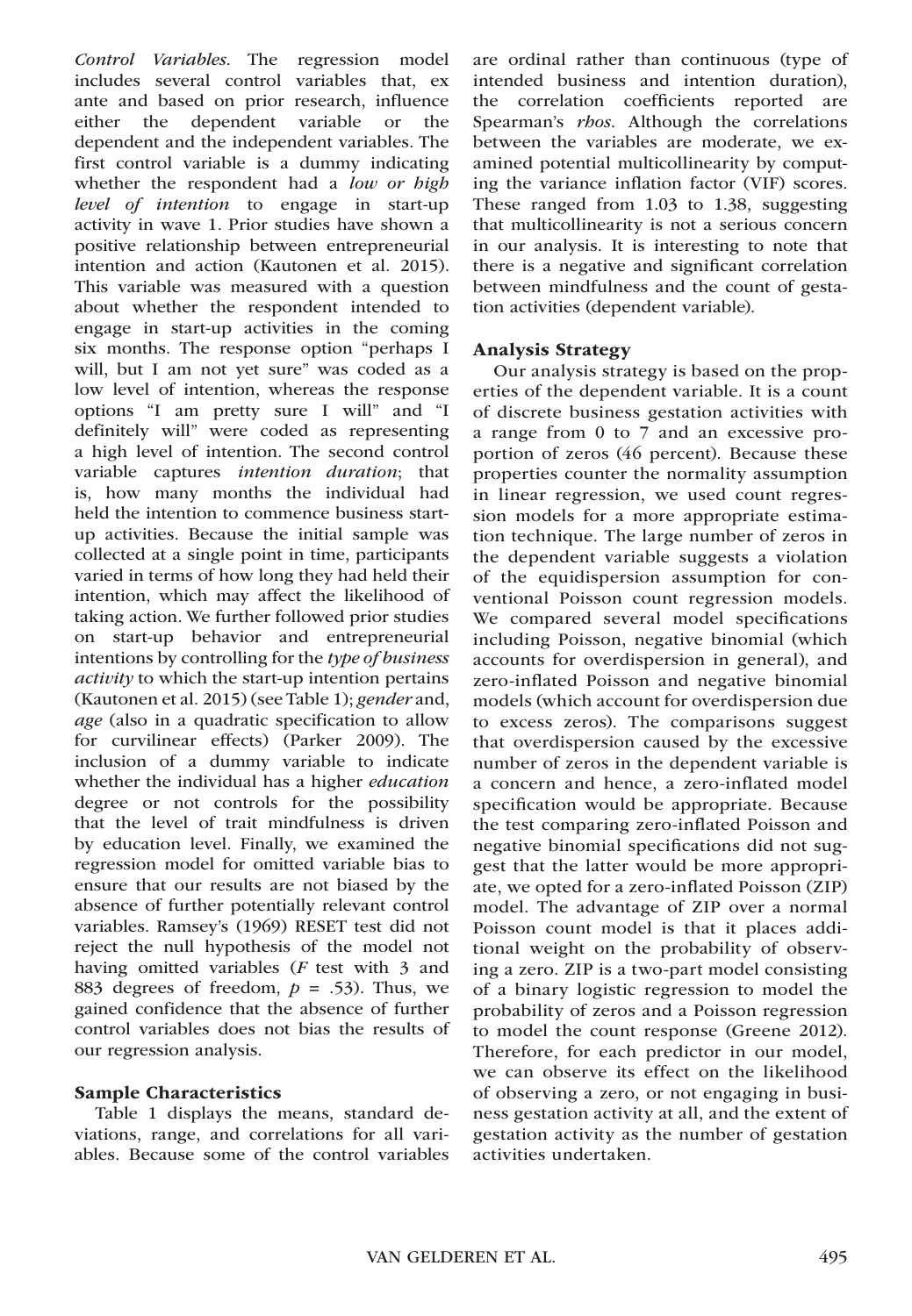|                                        | Means, Standard Deviations, and Correlations |                         |         |           |                  |                       |                     |         |         |               |                |     |
|----------------------------------------|----------------------------------------------|-------------------------|---------|-----------|------------------|-----------------------|---------------------|---------|---------|---------------|----------------|-----|
|                                        | Mean                                         | $\overline{\mathbf{S}}$ | Min     | Max       | $\blacksquare$   | $\mathbf{\mathbf{z}}$ | S                   | ◀       | 5       | ৩             | ↖              | 8   |
| 1. Count of gestation activities       | 1.20                                         | 1.48                    | 0       |           |                  |                       |                     |         |         |               |                |     |
| 2. Mindfulness                         | 3.95                                         | 1.02                    |         |           | $-17*$           |                       |                     |         |         |               |                |     |
| 3. Prior entrepreneurial experience    | .24                                          |                         | 0       |           | $\overline{0}$ . | 08                    |                     |         |         |               |                |     |
| 4. High level of intention             | $\overline{17}$                              |                         | 0       |           | $25*$            | $-.22*$               | $\ddot{\mathrm{c}}$ |         |         |               |                |     |
| 5. Type of intended business           |                                              |                         |         |           | $\overline{C}$   | $\overline{0}$        | $-03$               | $-0.4$  |         |               |                |     |
| a. Part-time                           | 47                                           |                         |         |           |                  |                       |                     |         |         |               |                |     |
| b. Employ oneself                      | $\overline{.20}$                             |                         | 0       |           |                  |                       |                     |         |         |               |                |     |
| c. Small business with a few employees | $\overline{c}$                               |                         | 0       |           |                  |                       |                     |         |         |               |                |     |
| d. Growth-oriented                     | $\Xi$                                        |                         | 0       |           |                  |                       |                     |         |         |               |                |     |
| 6. Intention duration                  |                                              |                         |         |           | $-.26*$          | 22                    | $-0.8$              | $-.26*$ |         |               |                |     |
| a. Less than 6 months                  | $\ddot{31}$                                  |                         |         |           |                  |                       |                     |         |         |               |                |     |
| $b.6-12$ months                        | .18                                          |                         | 0       |           |                  |                       |                     |         |         |               |                |     |
| c. More than 12 months                 | $\overline{51}$                              |                         | 0       |           |                  |                       |                     |         |         |               |                |     |
| 7. Female                              | $\overline{51}$                              |                         | 0       |           | $-0.08$          | $\sim$                | $-0.03$             | .04     | $-0.01$ | $-0.03$       |                |     |
| 8. Age                                 | 43.82                                        | 14.54                   | 18      | $\approx$ | $-12*$           | $.38*$                | $.23*$              | $-15*$  | $-18*$  | $.26*$        | $-.21*$        |     |
| 9. Higher education degree             | $\ddot{31}$                                  |                         | $\circ$ |           | $-.02$           | $-0.0$                | $\overline{0}$      | $-0$    | 00      | $\frac{6}{1}$ | $\ddot{\circ}$ | .04 |

correlation coefficients reported are Spearman's *rhos* for the entire variable. \*denotes statistical significance at the 5% level. SD = standard deviation. deviation.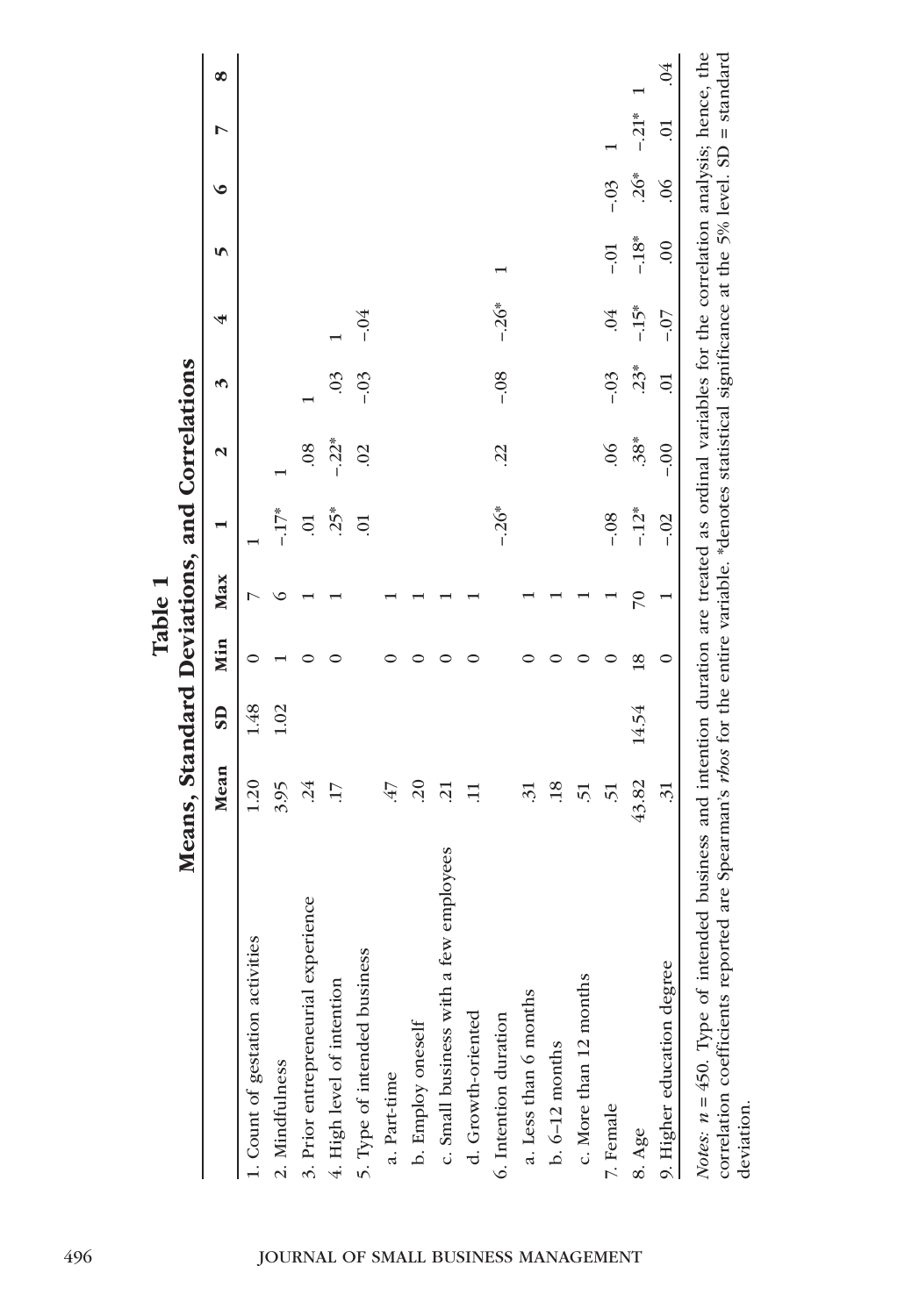### *Results* Hypothesis Tests

Our hypotheses suggest that both low and high levels of mindfulness can exert positive effects on taking entrepreneurial action. This implies a U-shaped curvilinear effect, which we tested by including both a linear and a squared term for mindfulness (mean-centered) in the ZIP model. We first estimated a ZIP model that only includes the control variables. We then added the linear and squared terms for mindfulness, which add significantly to the model fit  $(\chi^2_{\text{4df}} = 10.55, p = .032)$ , over and above the effects of the control variables (Model 1 in Table 2). In addition to the coefficients and their standard errors, Table 2 reports the standardized incidence rate ratios for the count component and the standardized odds ratios for the logit component of the model. These are the exponentiated Poisson and logit coefficients, respectively, which are expressed in units of standard deviation that serve as effect size estimates for the individual variables in the model.

For the count of gestation activities in Table 2, the squared term of mindfulness is positive and statistically significant. This suggests that the effect of mindfulness on the magnitude of business gestation activity (when at least one activity has been undertaken; this part of the ZIP model excludes zero outcomes) is curvilinear. In order to examine this effect further, we computed the predicted values of the dependent variable for the full range of values in the mindfulness index (1 to 6, or -2.62 to 2.05 in the mean-centered version used in the ZIP model). A plot of these values (Figure 1) shows a clear U-shaped effect for mindfulness: the highest counts of gestation activities occur when mindfulness is either low or high. This finding provides support for both Hypotheses 1 and 3.

The zero-inflation column for the logit component of Model 1—which compares a zero outcome, or no entrepreneurial action taken, with a positive outcome of one or more business gestation activities having been undertaken shows a positive and significant coefficient for the linear term of mindfulness, whereas the squared term is not significant. Because the predicted category in this part of the model is zero—not having taken any action—and the reference category is one—having taken at least some action, the positive coefficient

suggests that mindfulness is linearly and negatively associated with taking action. In other words, individuals scoring low on the mindfulness index are more likely to engage in business gestation activity than are individuals with higher mindfulness scores. This result supports Hypothesis 3. Thus, the effect of mindfulness is different when predicting no action versus some action (the logit component of the ZIP model), compared to predicting the magnitude of the action undertaken (the count component of the ZIP model). We also ran one-way ANOVA tests using tertiles of the mindfulness score (low, medium, and high mindfulness) to further explore the relationship between mindfulness and action. The results of these tests support the findings from the ZIP model.

Hypothesis 2 proposes that the positive effect of a high level of mindfulness on taking action is stronger for individuals who have prior entrepreneurial experience. We tested this hypothesis by interacting the linear and squared terms for mindfulness with the entrepreneurial experience dummy (Model 2 in Table 2). Adding the interaction terms does not add significantly to the fit of the zero-inflation component of the ZIP model  $(\chi^2_{2df} = 1.32, p = .52)$ , but the interaction terms contribute significantly to the fit of the count component  $(\chi^2_{2df} = 7.94, p = .02)$ . In order to understand the interaction effect, we plotted the predicted values of the count of gestation activities for the full range of values in the mindfulness index for individual with and without prior entrepreneurial experience. Figure 2 shows that the U-shaped effect of mindfulness on taking entrepreneurial action is more pronounced for individual with prior entrepreneurial experience such that the positive effect of high levels of mindfulness on taking action is stronger for experienced individuals compared to individuals who are starting a business for the first time. This finding supports Hypothesis 2. We find no evidence that experience moderates the relation between low levels of mindfulness and taking action.

#### Sensitivity Analysis

We examined the robustness of our findings by conducting a number of post-hoc analyses. First, we used perceived progress made with the intended business as an alternative dependent variable with which to examine the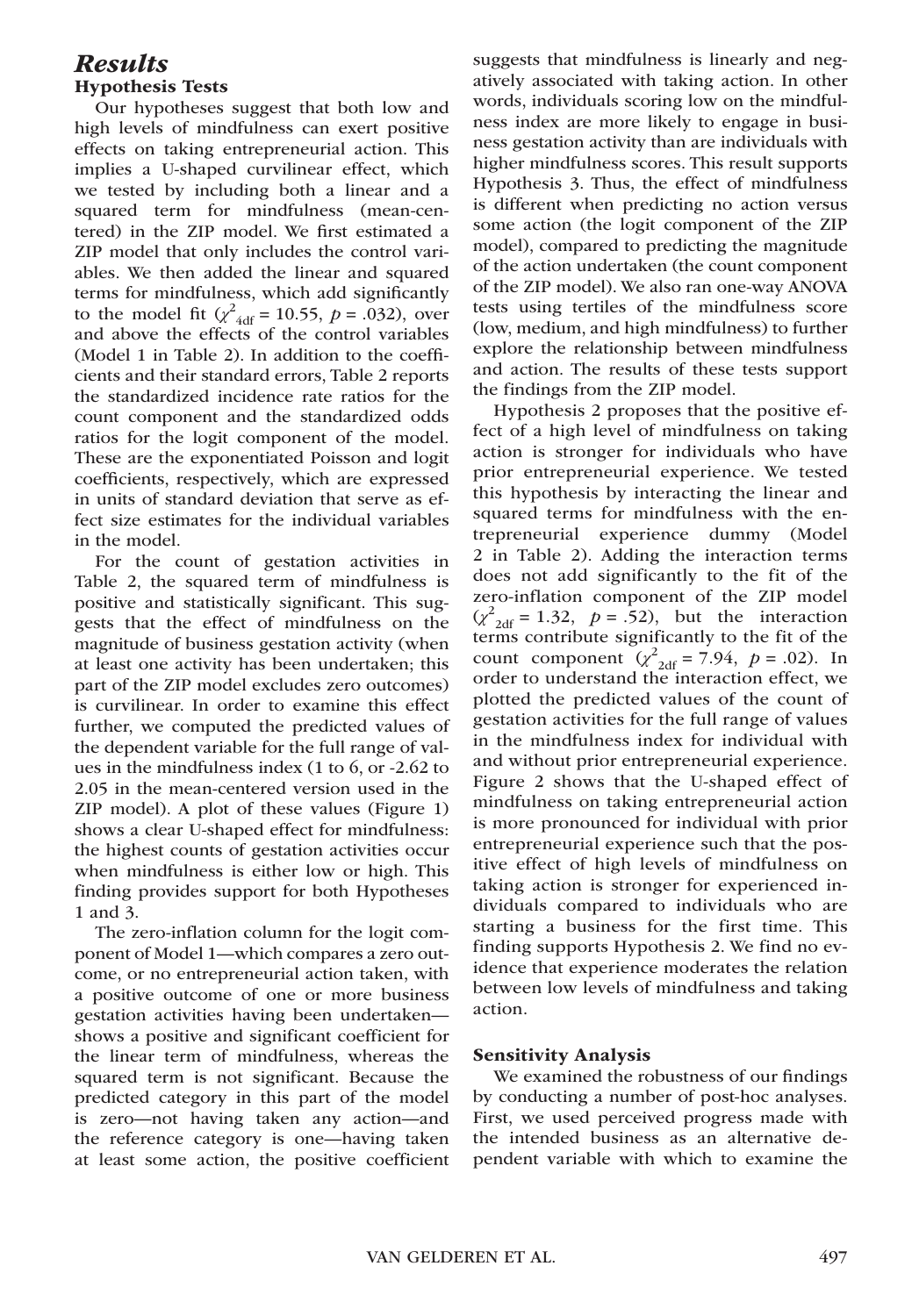|                                     |                |                 | Model 1                                    |                |                           |                        |                  |                  | Model                                      | $\mathbf{\Omega}$      |                 |                  |
|-------------------------------------|----------------|-----------------|--------------------------------------------|----------------|---------------------------|------------------------|------------------|------------------|--------------------------------------------|------------------------|-----------------|------------------|
|                                     |                |                 | activities (Poisson)<br>Count of gestation |                |                           | Zero inflation (logit) |                  |                  | activities (Poisson)<br>Count of gestation | Zero inflation (logit) |                 |                  |
|                                     | $\mathscr{D}$  | SE              | Std. IRR                                   | B              | SE                        | Std. OR                | $\mathscr{D}$    | SE <sub></sub>   | Std. IRR                                   | $\mathscr{P}$          | SE              | Std. OR          |
| Mindfulness (mean-centered)         | $.11***$       | $\overline{6}$  | 1.12                                       | .68**          | $\frac{26}{5}$            | 1.99                   | $\mathbf{S}$     | $\overline{6}$   | 1.02                                       | $\ddot{ }$             | 33              | 1.65             |
| Mindfulness squared                 | $.08**$        | 03              | 1.13                                       | $-24$          | $\overline{17}$           | 69.                    | 65               | 03               | 1.05                                       | $-0.28$                | 23              | $\widetilde{.}9$ |
| Prior entrepreneurial experience    | $19*$          | $\Xi$           | 1.09                                       | 34             | 33                        | 1.16                   | $08$             | $\overline{.18}$ | 1.08                                       | 00                     | 48              | 1.00             |
| Mindfulness x experience            |                |                 |                                            |                |                           |                        | $.28***$         | $\Xi$            | 1.33                                       | 53                     | 63              | 1.33             |
| Mindfulness squared x experience    |                |                 |                                            |                |                           |                        | $\overline{.10}$ | $\delta$ .       | 1.10                                       | 08                     | $\overline{41}$ | 1.08             |
| High level of intention             | <b>90.</b>     | $\overline{14}$ | 1.04                                       | $-1.34***$     | 68                        | 60                     | 04               | 14               | 1.05                                       | $-1.65$                | 83              | 54               |
| Business aim (base: part-time)      |                |                 |                                            |                |                           |                        |                  |                  |                                            |                        |                 |                  |
| Employ oneself                      | $-0.7$         | 14              | 60                                         | $-81$          | $\widetilde{\mathcal{S}}$ | $\ddot{z}$             | 류                | $\ddot{15}$      | $\delta$                                   | $-84$                  | 54              | $\overline{71}$  |
| Small business that employs a few   | $-.34***$      | $\overline{5}$  | 87                                         | $-19$          | 42                        | 93                     | $-.41***$        | $\overline{5}$   | $\ddot{\circ}$                             | $-32$                  | 45              | .88              |
| Invest and grow                     | $-0$           | $\overline{17}$ | 98                                         | $-84*$         | 49                        | 77                     | $-15$            | $\overline{18}$  | 86                                         | $-1.02*$               | 58              | .73              |
| Intention duration (base: more than |                |                 |                                            |                |                           |                        |                  |                  |                                            |                        |                 |                  |
| 12 months)                          |                |                 |                                            |                |                           |                        |                  |                  |                                            |                        |                 |                  |
| Less than 6 months                  | $\overline{0}$ | 13              | 1.03                                       | $-90**$        | $\overline{40}$           | $\frac{66}{5}$         | 10               | $\frac{3}{2}$    | Ξ                                          | $-87**$                | $\overline{41}$ | $\ddot{6}$       |
| $6-12$ months                       | $-10$          | $\overline{16}$ | $\delta$                                   | $-1.17***$     | 48                        | .64                    | $-0.8$           | $\ddot{5}$       | 92                                         | $-1.12**$              | 45              | $\widetilde{6}$  |
| Female                              | $-10$          | $\Xi$           | 65                                         | .24            | 35                        | 1.13                   | $-0.09$          | $\overline{12}$  | $\tilde{\mathcal{E}}$                      | $\ddot{.}6$            | $\overline{37}$ | 1.16             |
| Age (mean-centered)                 | 5.             | $\overline{0}$  | 1.08                                       | $\overline{0}$ | $\overline{0}$            | 1.20                   | 5.               | $\odot$          | 1.01                                       | $\overline{0}$         | $\overline{0}$  | 1.22             |
| Age squared                         | $-0.0$         | $\infty$        | 66                                         | $-0.00$        | $\infty$                  | 93                     | $-0.0$           | $\infty$         | 0.00                                       | $-0.00$                | $\overline{0}$  | 93               |
| Higher education degree             | 65             | 13              | 1.02                                       | $\frac{1}{6}$  | 34                        | 0.08                   | 00               | $\ddot{13}$      | 1.00                                       | $\ddot{=}$             | 36              | 1.05             |
| Intercept                           | $***00.$       | 14              |                                            | .14            | 38                        |                        | $.67***$         | $\ddot{15}$      |                                            | $\ddot{c}$             | 38              |                  |
| Log pseudolikelihood                |                |                 | $-627.12$                                  |                |                           |                        |                  |                  | $-623.54$                                  |                        |                 |                  |
| Wald chi-squared test of model fit  |                |                 | 39.87**** (13 degrees of freedom)          |                |                           |                        |                  |                  | 50.23**** (15 degrees of freedom)          |                        |                 |                  |
| Nagelkerke pseudo R-squared         |                |                 | <b>20</b>                                  |                |                           |                        |                  |                  | 22                                         |                        |                 |                  |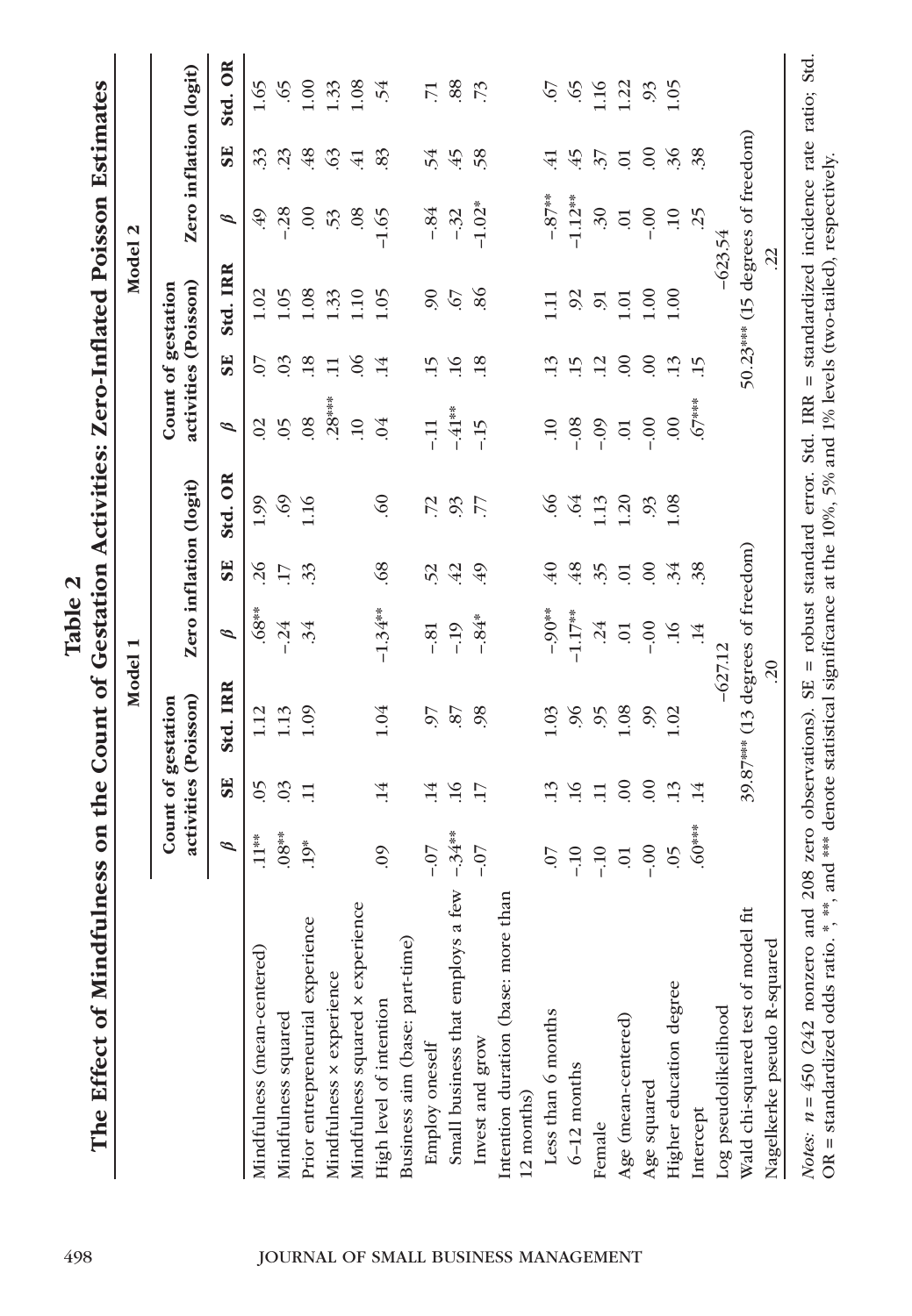Figure 1 The Effect of Mindfulness on the Count of Gestation Activities (Predicted Count)



## Figure 2

The Effect of Mindfulness on the Count of Gestation Activities for Individuals with and without Prior Entrepreneurial Experience (Predicted Count)



robustness of our findings. This variable is an index of two items adapted from Brunstein (1993) and measured on a six-point rating scale: "I have made a great deal of progress in pursuing my intended business" and "I have had quite a lot of success in pursuing my intended business" (Cronbach's alpha: .90). The correlation between perceived progress and the count of gestation activities is .60. The results support those in Table 2: the effect of mindfulness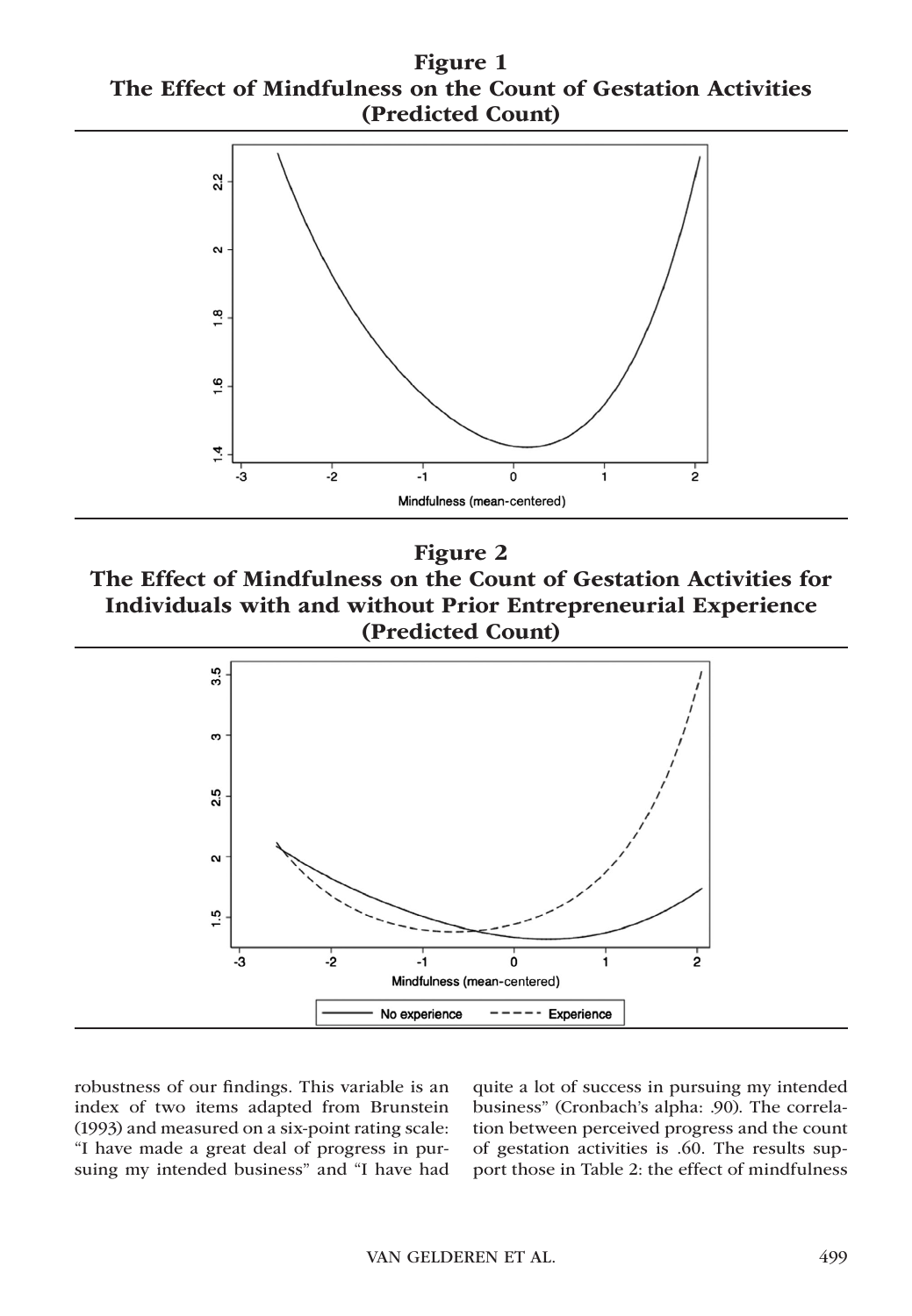is negative and linear on the threshold from "no progress" (index score equal to 1) to "some progress" (index score greater than 1), whereas its effect on the magnitude of progress is U-shaped, such that low and high levels of mindfulness lead to more progress than moderate levels. When the interaction between mindfulness and entrepreneurial experience is added to the model, the effect of high levels of mindfulness on taking entrepreneurial action become stronger for those with prior start-up experience. Accordingly, the findings presented above are robust against an alternative dependent variable.

Second, we computed an index of mindfulness using the factor scores from a principal components analysis instead of averaging the item scores (Piatek and Pinger 2016). The correlation between these two index scores is very high  $(r = .99)$  and they produce virtually identical results in the ZIP models. Therefore, we conclude that our results are robust to alternative ways of computing the index score of mindfulness.

Third, although intention strength and intention duration are important control variables due to their expected confounding effects, their inclusion in the regression model might bias the estimation of the effect of mindfulness on taking entrepreneurial action because intention might act as an important channel through which mindfulness operates. Therefore, we estimated the models in Table 2 without these two control variables included in the specification. The results concerning the relationship between mindfulness and taking entrepreneurial action from this estimation are virtually identical to those presented above. Hence, we conclude that the inclusion of intention strength and intention duration does not bias the estimation of the effect of mindfulness on taking entrepreneurial action.

# *Discussion*

Several authors have provided conceptual arguments that dispositional mindfulness—receptive attention to and awareness of what is happening in the present—may have costs and benefits in performance contexts (Dane 2011; Karelaia and Reb 2014; Reb et al*.* 2015; Sutcliffe et al*.* 2016). The present study adds empirical evidence of the impact of dispositional mindfulness in one such context: taking actions to start a new venture. Our findings point to mindfulness fulfilling a multifaceted role in facilitating or reducing entrepreneurial action. For the individuals who took at least some action, the effect of mindfulness on the extent of action undertaken is U-shaped: individuals with high or low levels of mindfulness take more action than those with medium levels of mindfulness. We also find that mindfulness has a negative linear effect on the likelihood of taking some action versus not taking any action. In other words, individuals with lower levels of mindfulness are more likely than their more mindful counterparts to start taking entrepreneurial action. Thus, mindful individuals are less likely to act than less mindful individuals, but when they do start to do act, they take as many actions as individuals who score low on trait mindfulness. This applies even more if mindful individuals have entrepreneurial experience. Our results hold after controlling for education level, level of interest, how long ago the intention was formed, and the intended scope of the business.

It should be noted that our outcome measure is not normative—taking slower or no action following interest or intentions to pursue entrepreneurship is not necessarily a bad thing. People who score high on trait mindfulness have been shown to be less overconfident and to take fewer risks (Lakey et al*.* 2007), whereas overconfidence has shown to be associated with taking entrepreneurial action (Koellinger, Minniti and Schade 2007). As Karelaia and Reb (2014) have argued, mindfulness implies taking an observing, witnessing, and possibly accepting stance, so it may slow down or altogether prevent implementation through a more passive stance. However, as our results show, once mindful individuals start to take action, they take as many actions as those who score low in mindfulness. This resembles the proposition made by Reb et al*.* (2015) that mindfulness may slow down the decision-making process, but that mindful decision-makers "catch up" at the decision implementation stage. Interestingly, entrepreneurial experience allows mindful individuals to catch up even faster, a finding we could not replicate for those low in mindfulness. Following this, our study generates several contributions to the literature and opens avenues for future research.

The enabling effects of low mindfulness found in this study represent a contribution to the mindfulness literature generally, which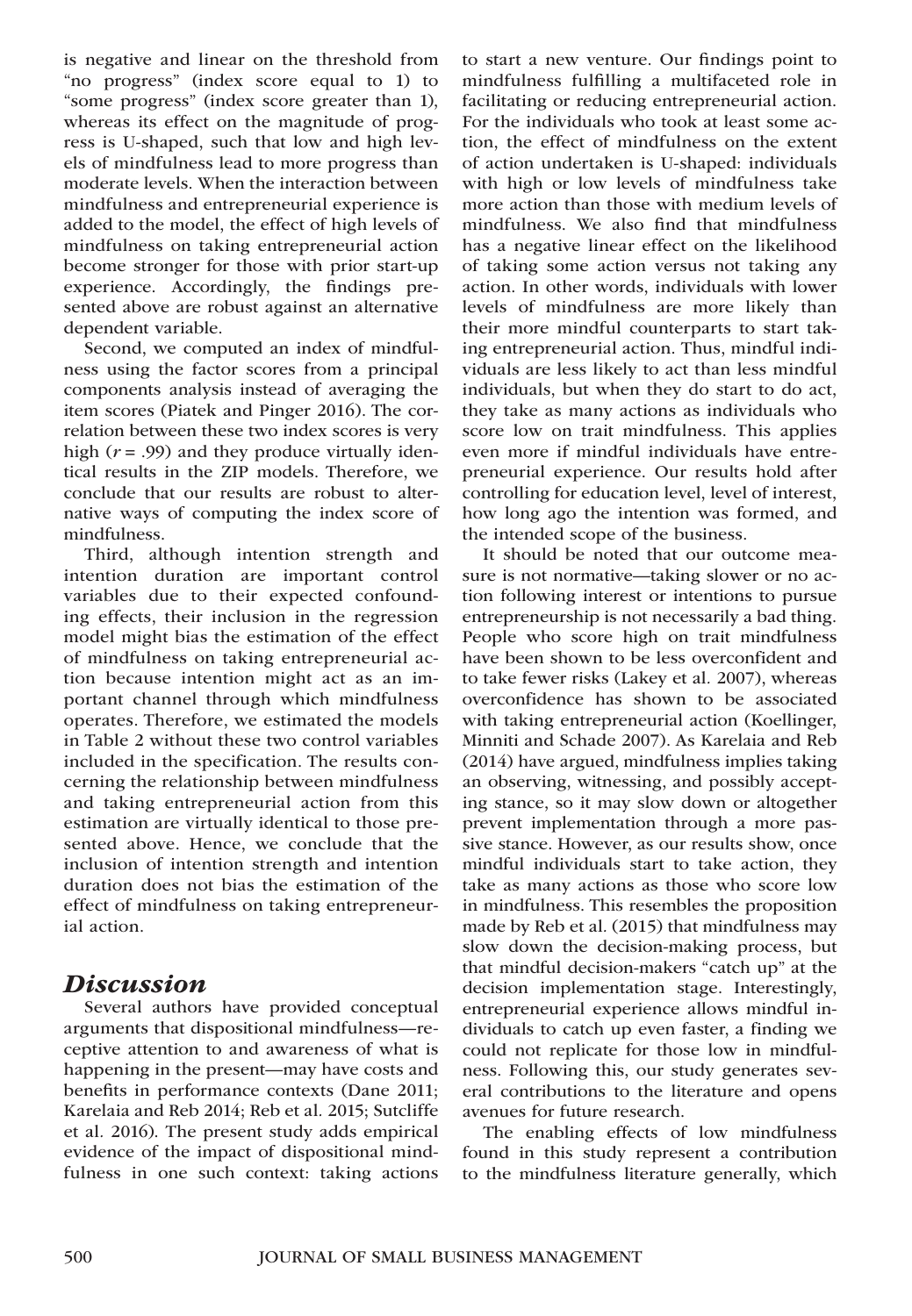predominantly establishes the beneficial effects of mindfulness, perhaps overlooking the curvilinear effects we found to be important. Authors have conceptually pointed out possible advantages of having low mindfulness (Karelaia and Reb 2014; Reb and Atkins 2015; Rerup 2005; Sutcliffe et al*.* 2016), without providing empirical support. We draw attention to the facilitating effects of being less mindful, at least in the context of taking entrepreneurial action. At the same time, our results suggest that we need a more fine-grained measure of what it means to score low on mindfulness. Authors such as Reb et al*.* (2015) view mindfulness as an umbrella term comprising a number of elements. The definition of mindfulness contains three different elements (receptiveness, awareness of internal and external stimuli, and being present-centered). Thus, mindfulness can be absent if an individual is being diverted by random stimuli or caught in automatic, habit-driven responses, but also in concentrated, futurefocused goal pursuit. Our findings suggest that the second form dominates, as the first form cannot explain the why less mindful individuals are more likely to act on their intentions. Nevertheless, a better measure would be able to distinguish between the two. Masicampo and Baumeister (2007) suggested a basis on which to do this, arguing that the benefits of mindfulness may be attributed to self-control, thus presenting mindfulness as an expression of self-control. It may be possible to distinguish the two types of low mindfulness outlined above by the amount of self-control involved. Moreover, we suggest that it may be possible to attribute the beneficial effects of both mindfulness and its absence to self-control. This would be aligned with the findings of Van Gelderen, Kautonen, and Fink (2015), which highlighted the role of trait self-control and action-related emotions in moderating the relationship between entrepreneurial intentions and actions.

Our study is an attempt to empirically revisit Rerup's (2005) assertion that mindfulness, and the lack thereof, can have positive and/or negative effects in the entrepreneurship context. Rather than interpreting our findings in normative terms, we suggest that our set of findings may be explained by qualitative differences between the ventures started by more and less mindful individuals. Research has shown mindful individuals to be more aware of their personal goals and values, at the same time as being more sensitive to their environment,

aware of ethical aspects, and more capable of feeling empathy (Glomb et al*.* 2011; Luberto, Shinday et al*.* 2017; Ruedy and Schweitzer 2010). Another difference is that mindful individuals show less reactivity and are therefore more likely to be guided by autonomous motivation (Brown et al*.* 2007; Chatzisarantis and Hagger 2007). These differences give rise to the suggestion, open to future empirical confirmation, that mindful individuals may more often be involved in endeavors that have aspects of social entrepreneurship or that consider environmental aspects. Less mindful individuals find it easier to close themselves to negative repercussions of their actions (cf. the notion of bounded ethicality; Chugh, Bazerman, and Banaji 2005). The mindfulness construct offers a way of understanding what is happening with the entrepreneur's perception and judgment in a wider social, economic, environmental, and personal context. For mindful individuals, the construct of entrepreneurial alertness may go beyond perceptions of profit and market change. As Good et al.  $(2015)$  suggested, the compassionate behavior of mindful individuals can potentially interfere with decision making that is oriented to maximizing profits, and taking ethical aspects into account may cause mindful individuals to be more cautious. Consequently, mindful people might have to cross higher thresholds before taking action, but once they do cross them, their actions are as numerous as performed by those low in mindfulness. As entrepreneurship research expands its scope to cover different aspects of reality, including socially oriented ventures, we encourage further research into how entrepreneurs' degree of mindfulness influences the behaviors involved in value creation and appropriation.

Dane (2011, p. 1010) suggested another contingency to explain the differential effects of mindfulness in work performance settings. He proposed that "the relationship between mindfulness and task performance is positive when one operates in a dynamic task environment," and that this relationship is "negative when one operates in a static task environment." Similarly, it has been posited that mindfulness is more beneficial for complex than for routine tasks (Dane 2011; Rerup 2005; Sutcliffe et al. 2016). Our findings suggest that the relationship between mindfulness and performance in complex and dynamic task environments, such as starting a new venture, is more multifaceted than these authors suggest. Mindfulness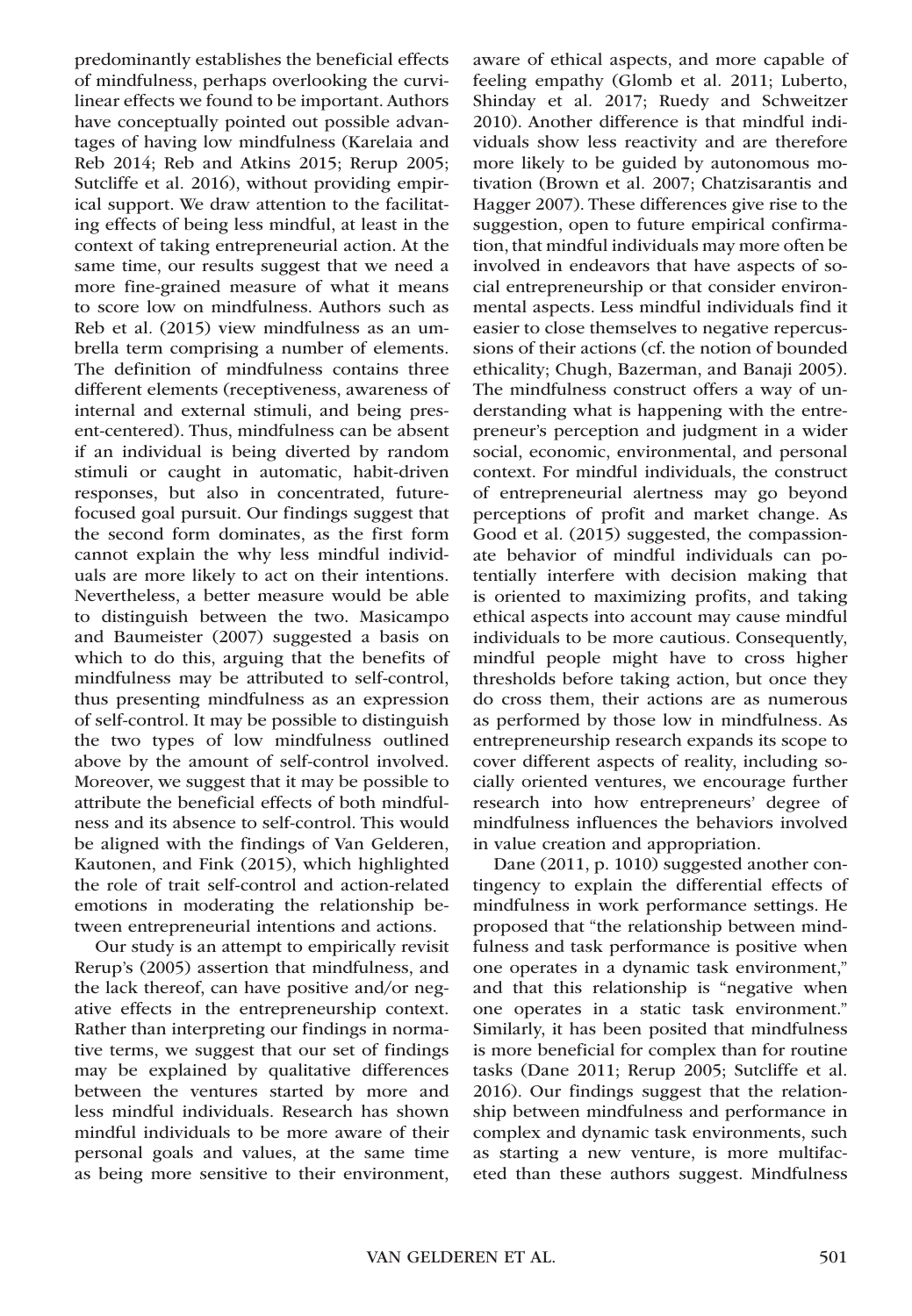has a negative relationship with taking some entrepreneurial action when compared to taking no action at all. This runs contra to Dane's (2011) first proposition. Then again, when the individual crosses the threshold from nonaction to some action, mindfulness facilitates taking *more* action, particularly when accompanied with entrepreneurial experience. Thus, both high and low mindfulness have positive relationships with task performance in the dynamic business start-up context.

One limitation of our study is that we do not consider whether the venture becomes operational, or how it performs once becoming so. Research has shown that attributes of the founder play an important role in determining the features of an organization (Boeker 1988; Mathias et al*.* 2015). The study of entrepreneurs and their firms allows for the concurrent study of mindfulness at the individual and organizational levels. Therefore, a future research design could relate the degree of mindfulness of the owner/founder to subsequent intermediate organizational outcomes such as organizational mindfulness (Sutcliffe and Vogus 2016), workplace climate, and ethical performance; and to final outcomes such as financial performance and venture growth.

# *Conclusion*

Frese and Gielnik (2014) have argued that research on the entrepreneurial personality should not rely on Big Five constructs alone, that we should looking at more specific personality dimensions. We add to the body of research in the psychology of entrepreneurship on the factors that influence engagement in entrepreneurial behavior (Frese 2009; Frese and Gielnik 2014; Kautonen et al*.* 2015) and show additional evidence for the value of studying specific traits relevant to entrepreneurship (Caliendo et al*.* 2014; Rauch and Frese 2007a). However, mindfulness may prove to have significance which extends much further. Root constructs (such as motivation, personality, identity) shape our basic understanding of human functioning and affect human experiences in a wide variety of functional domains, including thought, emotion, and action (Albert, Ashforth, and Dutton 2000). Good et al*.* (2015) discussed mindfulness as a root construct that has the potential to fundamentally alter our conception of human life as mindfulness tends to

focus primarily on *being* rather than *doing*, *having*, or *achieving*. Combining these modes involves transcending paradox. Mindfulness is not antagonistic to doing or striving, as it is possible to conceive of mindful doing and striving. Therefore, a wider future research question is how *being-while-doing, being-while-having,* or *being-while-striving* might be implemented together.

## *References*

- Albert, S., B. E. Ashforth, and J. E. Dutton (2000). "Organizational Identity and Identification: Charting New Waters and Building New Bridges," *Academy of Management Review* 25, 13–17.
- Allen, T. D., and E. L. Paddock (2015). "How Being Mindful Impacts Individuals' Work-Family Balance, Conflict, and Enrichment: A Review of Existing Evidence, Mechanisms and Future Directions," in *Mindfulness in Organizations: Foundations, Research, and Applications*. Eds. J. W. Reb and P. W. Atkins. Cambridge: Cambridge University Press, 213–238.
- Baer, R. A., G. T. Smith, J. Hopkins, J. Krietemeyer, and L. Toney (2006). "Using Self-Report Assessment Methods to Explore Facets of Mindfulness," *Assessment* 13, 27–45.
- Bargh, J. A., and T. L. Chartrand (1999). "The Unbearable Automaticity of Being," *American Psychologist* 54(7), 462.
- Blank, S. (2005). *The Four Steps to the Epiphany: Successful Strategies for Products That Win*. San Mateo, CA: Cafepress.
- Boeker, W. (1988). "Organizational Origins: Entrepreneurial and Environmental Imprinting of the Time of Founding," in *Ecological Models of Organizations*. Ed. G. Carroll. Cambridge, MA: Ballinger Publishing Company, 33–51.
- Brown, K. W., and R. M. Ryan (2003). "The Benefits of Being Present: Mindfulness and Its Role in Psychological Well-Being," *Journal of Personality and Social Psychology* 84(4), 822.
- Brown, K. W., R. M. Ryan, and J. D. Creswell (2007). "Mindfulness: Theoretical Foundations and Evidence for Its Salutary Effects," *Psychological Inquiry* 18(4), 211–237.
- Brown, K. W., R. M. Ryan, T. M. Loverich, G. M. Biegel, and A. M. West (2011). "Out of the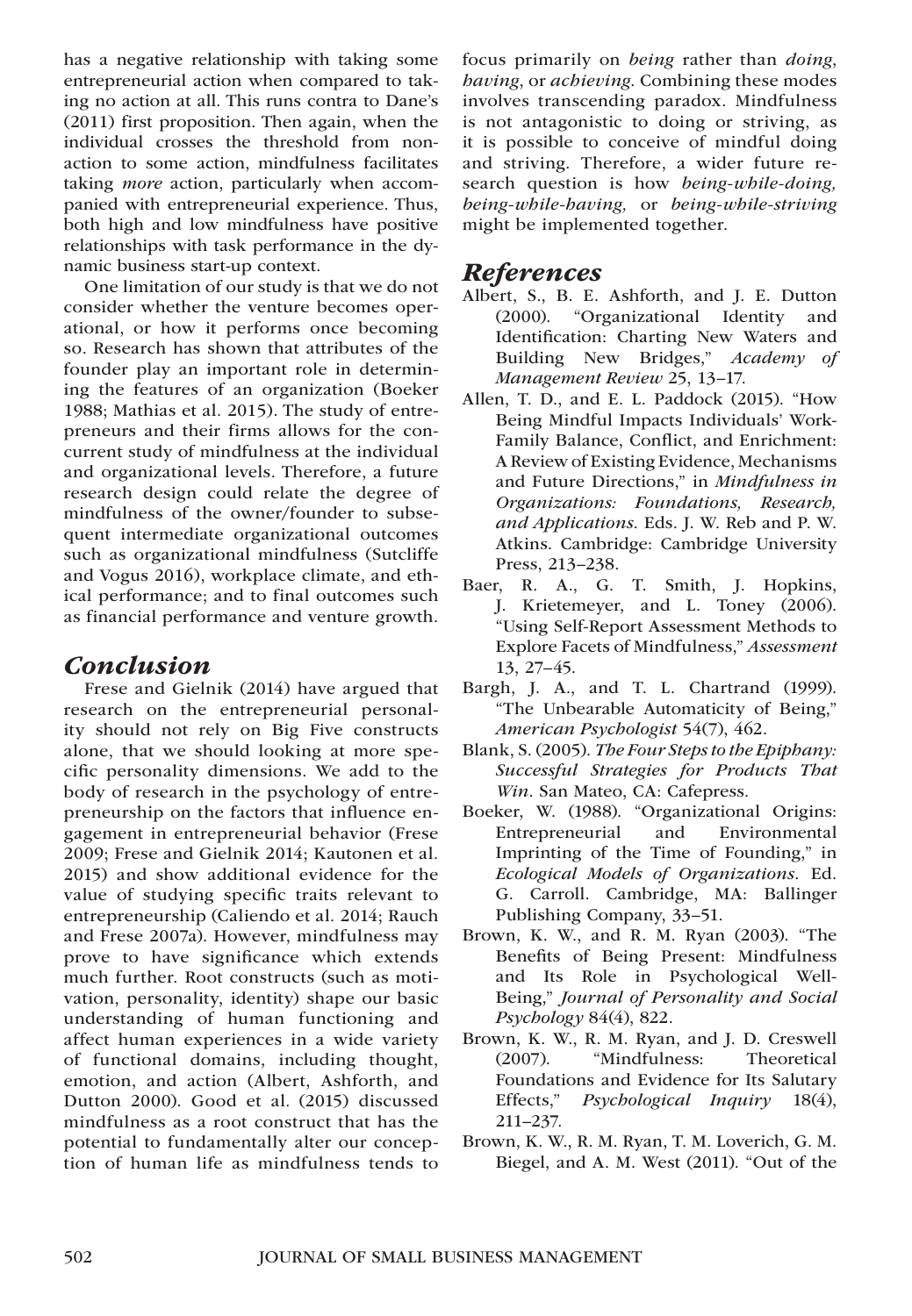Armchair and into the Streets: Measuring Mindfulness Advances Knowledge and Improves Interventions: Reply to Grossman (2011)," *Psychological Assessment* 23(4), 1041–1046.

- Brunstein, J. C. (1993). "Personal Goals and Subjective Well-Being: A Longitudinal Study," *Journal of Personality and Social Psychology* 65, 1061–1070.
- Caliendo, M., F. Fossen, and A. S. Kritikos (2014). "Personality Characteristics and the Decisions to Become and Stay Self-Employed," *Small Business Economics* 42(4), 787–814.
- Carter, N. M., W. B. Gartner, and P. D. Reynolds (1996). "Exploring Start-Up Event Sequences," *Journal of Business Venturing* 11(3), 151–166.
- Chatzisarantis, N. L., and M. S. Hagger (2007). "Mindfulness and the Intention-Behavior Relationship within the Theory of Planned Behavior," *Personality and Social Psychology Bulletin* 33(5), 663–676.
- Choi, E., and H. Leroy (2015). "Methods of Mindfulness: How Mindfulness Is Studied in the Workplace," in *Mindfulness in Organizations: Foundations, Research, and Applications*. Eds. J. W. Reb and P. W. Atkins. Cambridge: Cambridge University Press, 67–99.
- Chugh, D., M. Bazerman, and M. Banaji (2005). "Bounded Ethicality as a Psychological Barrier to Recognizing Conflicts of Interest," in *Conflict of Interest: Challenges and Solutions in Business, Law, Medicine, and Public Policy*. Eds. D. Moore, D. Cain, G. Loewenstein, and M. Bazerman. New York: Cambridge University Press, 74–95.
- Costa, P. T. Jr, and R. R. McCrae (1992). *Revised NEO Personality Inventory (NEO-PI-R) and NEO Five Factor Inventory (NEO-FFI) Professional Manual*. Odessa, FL: PAR.
- Dane, E. (2010). "Reconsidering the Trade-Off Between Expertise and Flexibility: A Cognitive Entrenchment Perspective," *Academy of Management Review* 35, 579–603.<br>— (2011). "Paying Attention to Mindfulness
	- and Its Effects on Task Performance in the Workplace," *Journal of Management* 37(4),
	- 997–1018.<br>—  $(2017)$ . "Where Is My Mind? Theorizing Mind Wandering and Its Performance-Related Consequences in Organizations,"

*Academy of Management Review* 43(2), 179–197. [https://doi.org/10.5465/](https://doi.org/10.5465/amr.2015.0196) [amr.2015.0196](https://doi.org/10.5465/amr.2015.0196).

- Dane, E., and B. J. Brummel (2014). "Examining Workplace Mindfulness and Its Relations to Job Performance and Turnover Intention," *Human Relations* 67(1), 105–128.
- Epstein, S., and E. J. O'Brien (1985). "The Person-Situation Debate in Historical and Current Perspective," *Psychological Bulletin* 98(3), 513–537.
- Frese, M. (2009). "Toward a Psychology of Entrepreneurship—An Action Theory Perspective," *Foundations and Trends in Entrepreneurship* 5(6), 437–496.
- Frese, M., and M. M. Gielnik (2014). "The Psychology of Entrepreneurship," *Annual Review of Organizational Psychology and Organizational Behavior* 1, 413–438.
- Gielnik, M. M., S. Barabas, M. Frese, R. Namatovu-Dawa, F. A. Scholz, J. R. Metzger, and T. Walter (2014). "A Temporal Analysis of How Entrepreneurial Goal Intentions, Positive Fantasies, and Action Planning Affect Starting A New Venture and When the Effects Wear Off," *Journal of Business Venturing* 29(6), 755–772.
- Gielnik, M. M., M. Frese, A. Kahara-Kawuki, I. W. Katono, S. Kyejjusa, M. Ngoma, J. Munene, R. Namatovu-Dawa, F. Nansubuga, L. Orobia, J. Oyugi, S. Sejjaaka, A. Sserwanga, T. Walter, K. M. Bischoff, and T. J. Dlugosch (2015). "Action and Action Regulation in Entrepreneurship: Evaluating a Student Training for Promoting Entrepreneurship," *Academy of Management Learning & Education* 14(1), 69–94.
- Giluk, T. L. (2009). "Mindfulness, Big Five Personality, and Affect: A Meta-Analysis," *Personality and Individual Differences* 47(8), 805–811.
- Glomb, T. M., M. K. Duffy, J. E. Bono, and T. Yang (2011). "Mindfulness at Work," in *Research in Personnel and Human Resources Management*. Eds. A. Joshi, H. Liao and J. J. Martocchio. Bingley, UK: Emerald Group Publishing Limited, 115–157.
- Gollwitzer, P. M. (1999). "Implementation Intentions: Strong Effects of Simple Plans,"
- *American Psychologist* 54(7), 493–503. (2012). "Mindset Theory of Action Phases," in *Handbook of Theories of Social Psychology*. Eds. P. A. Van Lange, A. W.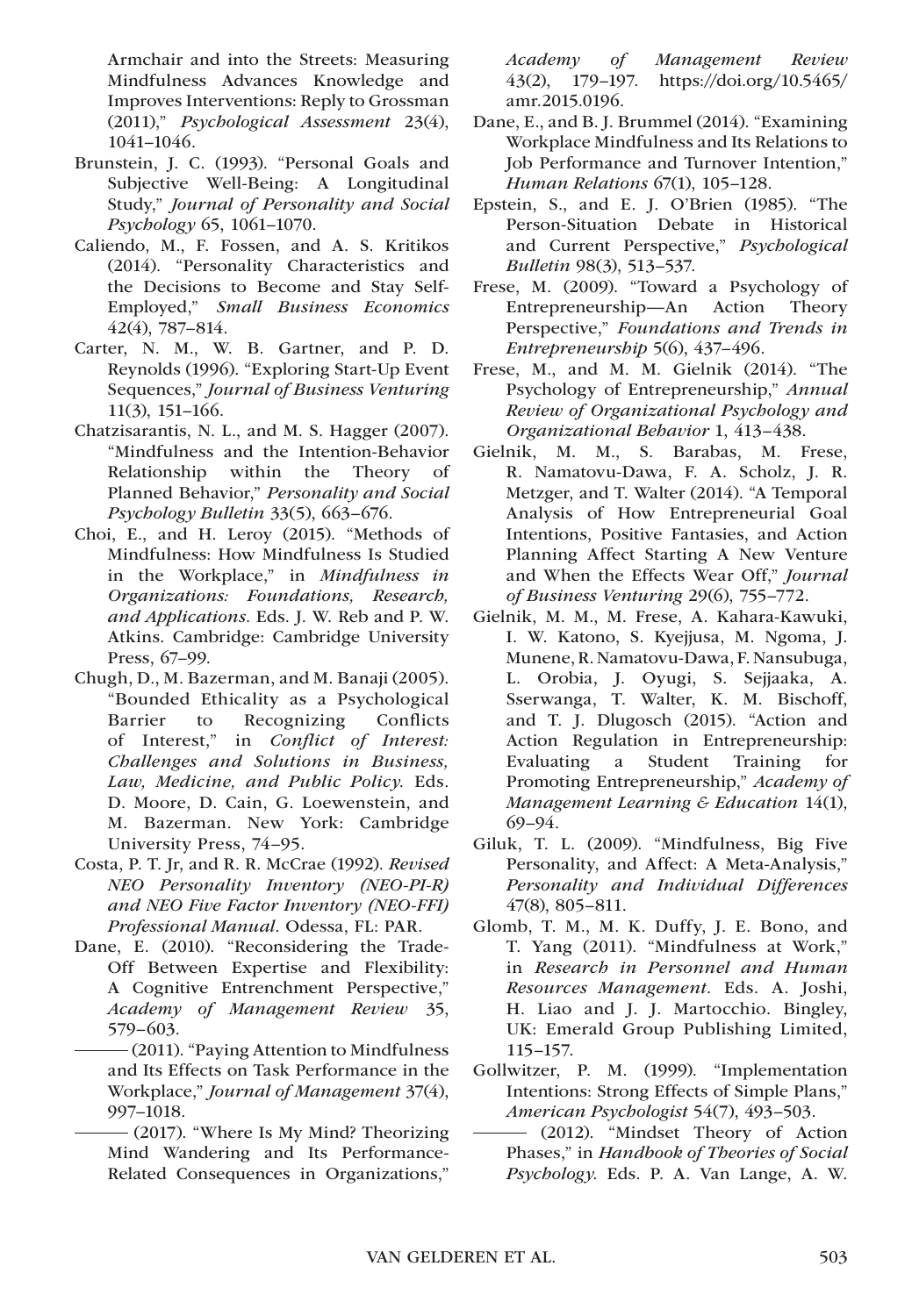Kruglanski, and E. T. Higgins. Los Angeles, CA: Sage, 526–545.

- Good, D. J., C. J. Lyddy, T. M. Glomb, J. E. Bono, K. W. Brown, M. K. Duffy, R. A. Baer, J. A. Brewer, and S. W. Lazar (2015). "Contemplating Mindfulness at Work: An Integrative Review," *Journal of Management* 42(1), 114–142.
- Goodman, R. J., J. T. Quaglia, and K. W. Brown (2015). "Burning Issues in Dispositional Mindfulness Research," in *Handbook of Mindfulness and Self-Regulation*. Eds. B. D. Ostafin, M. D. Robinson, and B. P. Meier. New York: Springer, 67–80.
- Grant, A. M., and S. J. Ashford (2008). "The Dynamics of Proactivity at Work," *Research in Organizational Behavior* 28, 3–34.
- Greene, W. H. (2012). *Econometric Analysis*. 7th ed. Harlow: Pearson.
- Grossman, P. (2011). "Defining Mindfulness by How Poorly I Think I Pay Attention During Everyday Awareness and Other Intractable Problems For Psychology's (Re) Invention of Mindfulness: Comment on Brown et al. (2011)," *Psychological Assessment* 23(4), 1034–1040.
- Hanley, A. W. (2016). "The Mindful Personality: Associations between Dispositional Mindfulness and the Five Factor Model of Personality," *Personality and Individual Differences* 91, 154–158.
- Hyland, P. K., R. A. Lee, and M. J. Mills (2015). "Mindfulness At Work: A New Approach to Improving Individual and Organizational Performance," *Industrial and Organizational Psychology* 8(4), 576–602.
- Kahn, W. A. (1992). "To Be Fully There: Psychological Presence At Work," *Human Relations* 45(4), 321–349.
- Karelaia, N., and J. Reb (2014). "Improving Decision Making Through Mindfulness," in *Mindfulness in Organizations: Foundations, Research, and Applications*. Eds. J. W. Reb and P. W. Atkins. Cambridge: Cambridge University Press, 163–189.
- Kautonen, T., M. W. Van Gelderen, and M. Fink (2015). "Robustness of the Theory Of Planned Behavior in Predicting Entrepreneurial Intentions and Actions," *Entrepreneurship Theory and Practice* 39(3), 655–674.
- Kibler, E., T. Kautonen, and M. Fink (2014). "Regional Social Legitimacy of Entrepreneurship: Implications for

Entrepreneurial Intention and Start-Up Behaviour," *Regional Studies* 48(6), 995–1015.

- Koellinger, P., M. Minniti, and C. Schade (2007). "'I Think I Can, I Think I Can': Overconfidence and Entrepreneurial Behavior," *Journal of Economic Psychology* 28(4), 502–527.
- Kudesia, R. S. (2015). "Mindfulness and Creativity in the Workplace," in *Mindfulness in Organizations: Foundations, Research, and Applications*. Eds. J. W. Reb and P. W. Atkins. Cambridge: Cambridge University Press, 190–212.
- Lakey, C. E., W. K. Campbell, K. W. Brown, and A. S. Goodie (2007). "Dispositional Mindfulness as a Predictor of the Severity of Gambling Outcomes," *Personality and Individual Differences* 43(7), 1698–1710.
- Lichtenstein, B. B., N. M. Carter, K. J. Dooley, and W. B. Gartner (2007). "Complexity Dynamics of Nascent Entrepreneurship," *Journal of Business Venturing* 22(2), 236–261.
- Locke, E. A., and G. P. Latham (2002). "Building a Practically Useful Theory of Goal Setting and Task Motivation: A 35-Year Odyssey," *American Psychologist* 57(9), 705.
- Luberto, C. M., N. Shinday, R. Song, L. L. Philpotts, E. R. Park, G. L. Fricchione, and G. Y. Yeh (2017). "A Systematic Review and Meta-Analysis of the Effects of Meditation on Empathy, Compassion, and Prosocial Behaviors," *Mindfulness* 9(3), 708–724. [https://doi.org/10.1007/s12671-017-0841-8.](https://doi.org/10.1007/s12671-017-0841-8)
- MacKillop, J., and E. J. Anderson (2007). "Further Psychometric Validation of the Mindful Attention Awareness Scale (MAAS)," *Journal of Psychopathology and Behavioral Assessment* 29(4), 289–293.
- Masicampo, E. J., and R. F. Baumeister (2007). "Relating Mindfulness and Self-Regulatory Processes," *Psychological Inquiry* 18(4), 255–258.
- Mathias, B. D., D. W. Williams, and A. R. Smith (2015). "Entrepreneurial Inception: The Role of Imprinting in Entrepreneurial Action," *Journal of Business Venturing* 30(1), 11–28.
- Medvedev, O. N., R. J. Siegert, X. J. Feng, D. R. Billington, J. Y. Jang, and C. U. Krägeloh (2016). "Measuring Trait Mindfulness: How To Improve the Precision of the Mindful Attention Awareness Scale Using a Rasch Model," *Mindfulness* 7(2), 384–395.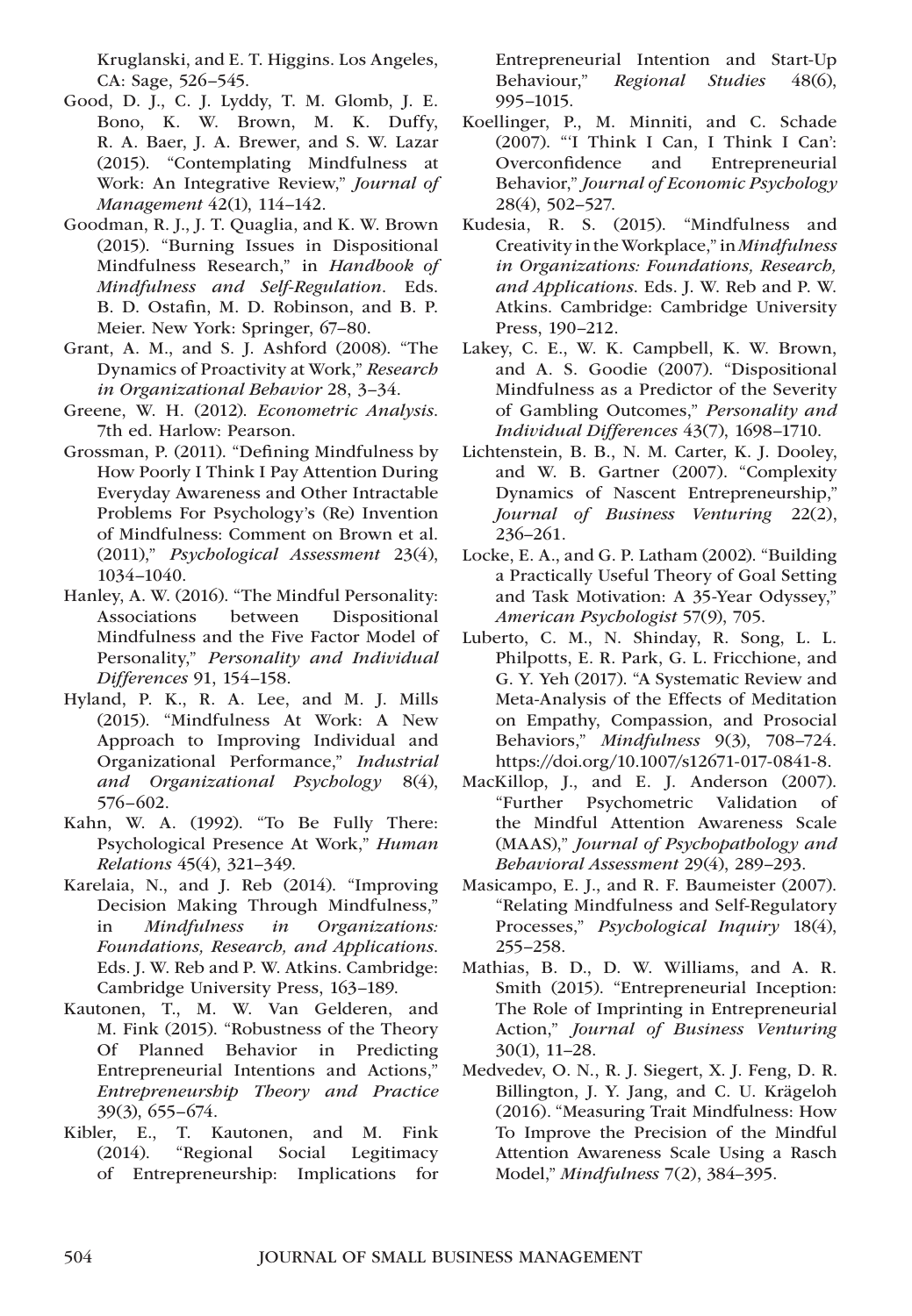- Mrazek, M. D., J. Smallwood, and J. W. Schooler (2012). "Mindfulness and Mind-Wandering: Finding Convergence Through Opposing Constructs," *Emotion* 12(3), 442–448.
- Ocasio, W. (2011). "Attention to Attention," *Organization Science* 22(5), 1286–1296.
- Osman, A., D. A. Lamis, C. L. Bagge, S. Freedenthal, and S. M. Barnes (2016). "The Mindful Attention Awareness Scale: Further Examination of Dimensionality, Reliability, and Concurrent Validity Estimates," *Journal of Personality Assessment* 98(2), 189–199.
- Ostafin, B., M. Robinson, and B. Meier (2015). *Handbook of Mindfulness and Self-Regulation*. Amsterdam: Springer.
- Park, T., M. Reilly-Spong, and C. R. Gross (2013). "Mindfulness: A Systematic Review of Instruments to Measure an Emergent Patient-Reported Outcome (PRO)," *Quality of Life Research* 22(10), 2639–2659.
- Parker, S. C. (2009). *The Economics of Entrepreneurship*. Cambridge: Cambridge University Press.
- Piatek, R., and P. Pinger (2016). "Maintaining (Locus of) Control? Data Combination for the Identification and Inference of Factor Structure Models," *Journal of Applied Econometrics* 31(4), 734–755.
- Podsakoff, P. M., S. B. MacKenzie, J. Y. Lee, and N. P. Podsakoff (2003). "Common Method Biases in Behavioral Research: A Critical Review of the Literature and Recommended Remedies," *Journal of Applied Psychology* 88(5), 879–903.
- Purser, R. E., and J. Milillo (2015). "Mindfulness Revisited: A Buddhist-Based Conceptualization," *Journal of Management Inquiry* 24(1), 3–24.
- Ramsey, J. B. (1969). "Tests for Specification Errors in Classical Linear Least-Squares Regression Analysis," *Journal of the Royal Statistical Society, Series B* 31, 350–371.
- Rauch, A., and M. Frese. (2007a). "Born to Be an Entrepreneur? Revisiting the Personality Approach to Entrepreneurship," in *The Psychology of Entrepreneurship*. Eds. J. R. Baum, M. Frese, and R. A. Baron. Mahwah,
- NJ: Erlbaum, 41–66.<br>— (2007b). "Let's Put the Person Back into Entrepreneurship Research: A Meta-Analysis on the Relationship Between Business Owners' Personality Traits, Business Creation, and Success," *European*

*Journal of Work and Organizational Psychology* 16(4), 353–385.

- Reb, J. W., and P. W. B. Atkins (2015). "Introduction," in *Mindfulness in Organizations: Foundations, Research, and Applications*. Eds. J. W. Reb and P. W. Atkins. Cambridge: Cambridge University Press, 1–16.
- Reb, J., S. Sim, K. Chintakananda, and D. P. Bhave (2015). "Leading with Mindfulness: Exploring the Relation of Mindfulness with Leadership Behaviors, Styles, and Development," in *Mindfulness in Organizations: Foundations, Research, and Applications*. Eds. J. W. Reb and P. W. Atkins. Cambridge: Cambridge University Press, 256–284.
- Rerup, C. (2005). "Learning from Past Experience: Footnotes on Mindfulness and Habitual Entrepreneurship," *Scandinavian Journal of Management* 21(4), 451–472.
- Rich, B. L., J. A. LePine, and E. R. Crawford (2010). "Job Engagement: Antecedents and Effects on Job Performance," *Academy of Management Journal* 53(3), 617–635.
- Ries, E. (2011). *The Lean Startup: How Today's Entrepreneurs Use Continuous Innovation to Create Radically Successful Businesses*. New York: Crown Books.
- Rogelberg, S. G., and J. M. Stanton (2007). "Understanding and Dealing with Organizational Survey Nonresponse," *Organizational Research Methods* 10(2), 195–209.
- Ruedy, N. E., and M. E. Schweitzer (2010). "In the Moment: The Effect of Mindfulness on Ethical Decision Making," *Journal of Business Ethics* 95, 73–87.
- Sheeran, P. (2002). "Intention-Behavior Relations: A Conceptual and Empirical Overview," *European Review of Social Psychology* 12(1), 1–36.
- Siegling, A. B., and K. V. Petrides. (2014). "Measures of Trait Mindfulness: Convergent Validity, Shared Dimensionality, and Linkages to the Five-Factor Model," *Frontiers in Psychology* 5(10), article 1164.
- Smallwood, J., and J. W. Schooler (2006). "The Restless Mind," *Psychological Bulletin* 132(6), 946–958.<br>— (2015). "The Science of Mind
	- Wandering: Empirically Navigating the Stream of Consciousness," *Annual Review of Psychology* 66, 487–518.